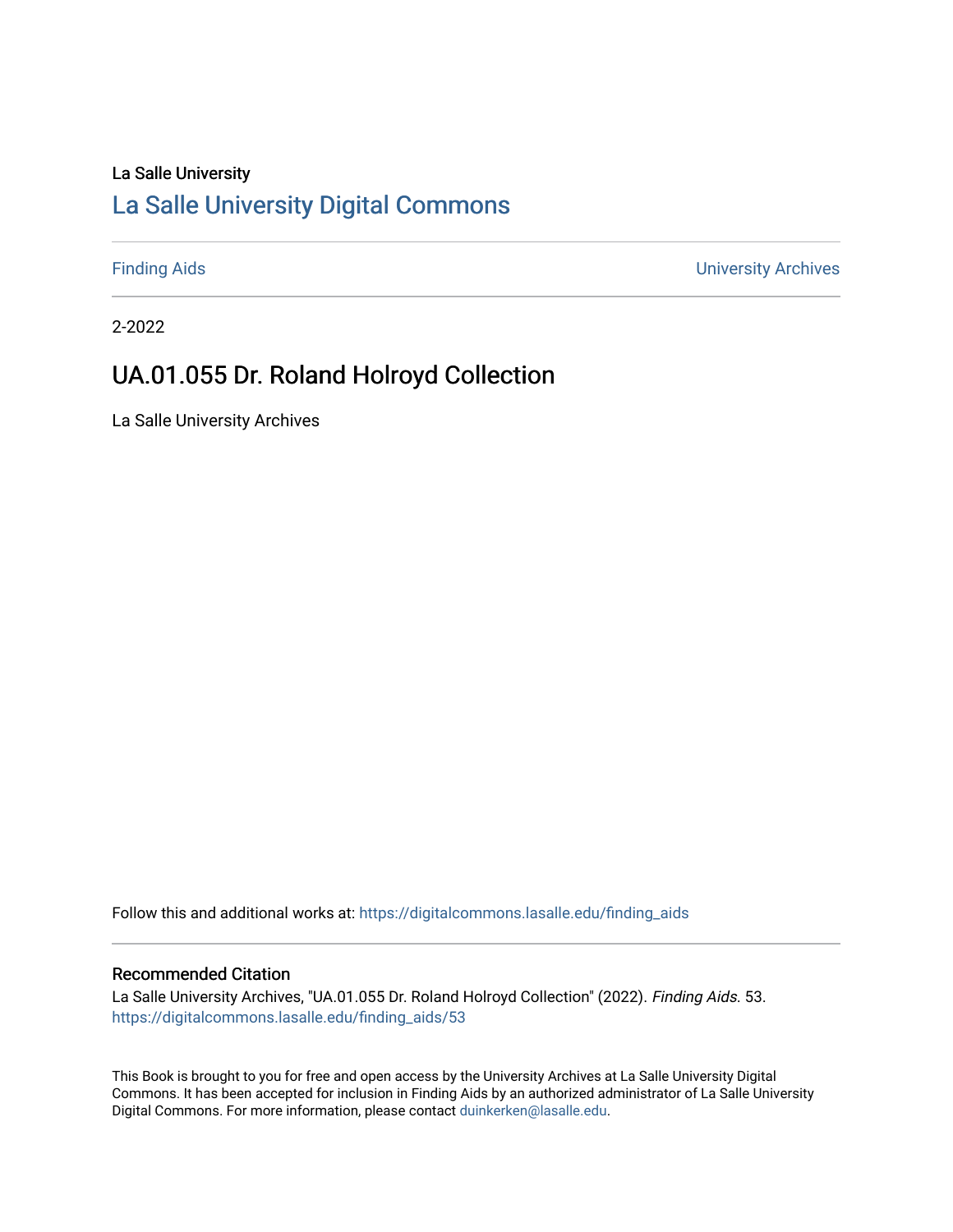

### **UA.01.055 - Dr. Roland Holroyd Collection**

This finding aid was produced using ArchivesSpace on 2022-04-19

Finding aid written in English

La Salle University Archives

1900 West Olney Avenue Philadelphia, PA, 19141

archives@lasalle.edu <https://library.lasalle.edu/university-archives/>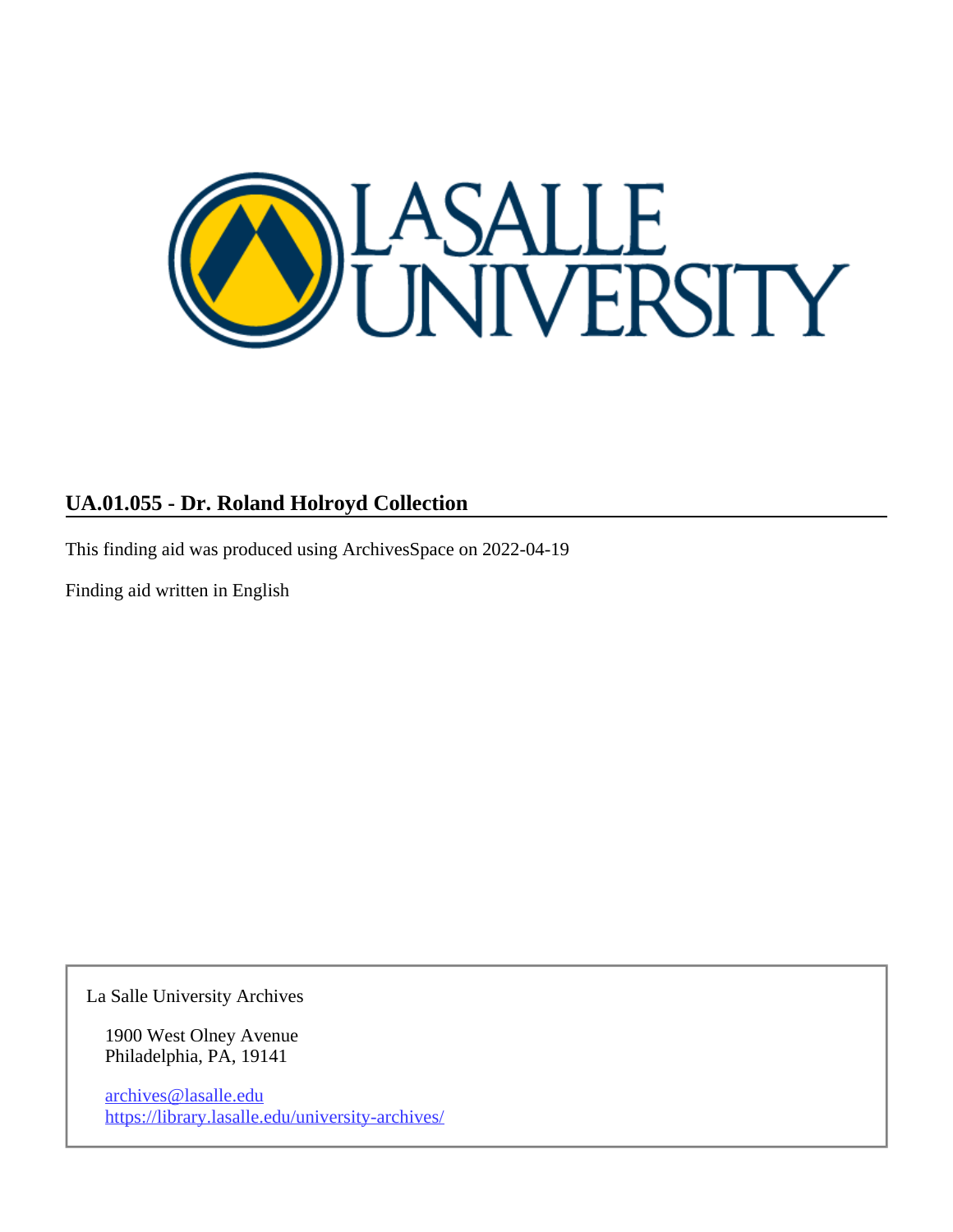### **Table Of Contents**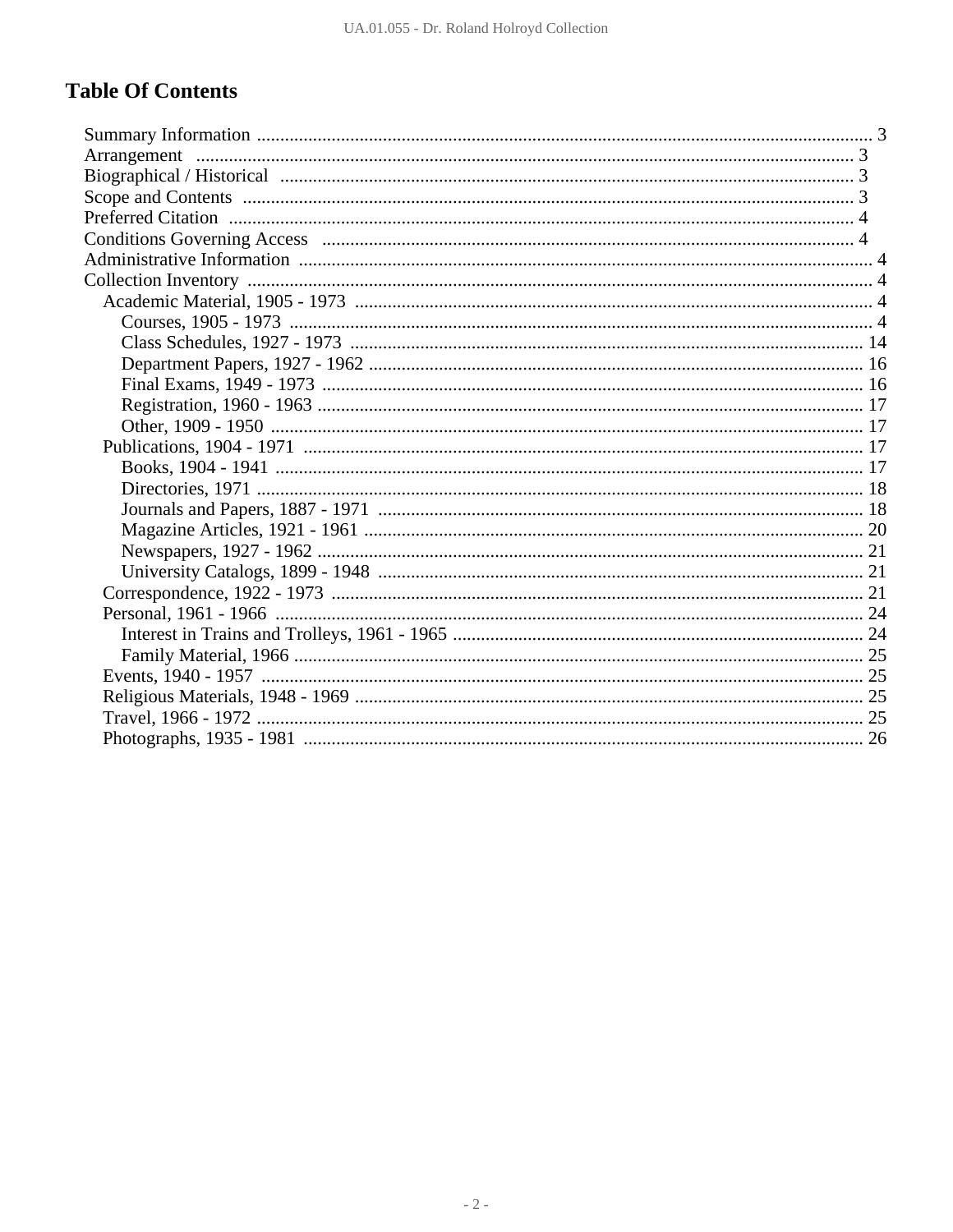#### <span id="page-3-0"></span>**Summary Information**

|                                                 | <b>Repository:</b> La Salle University Archives        |
|-------------------------------------------------|--------------------------------------------------------|
|                                                 | <b>Title:</b> Dr. Roland Holroyd Collection            |
| <b>Identifier:</b> UA-055                       |                                                        |
|                                                 | <b>Date:</b> $1904 - 1981$                             |
|                                                 | <b>Physical Description:</b> 5.5 Linear Feet (5 boxes) |
| <b>Language of</b> English<br><b>Materials:</b> |                                                        |

#### <span id="page-3-1"></span>**Arrangement**

This collection has been organized by series. Upon processing, there was no clear order intended in the filing system overall. Therefore, the boxes are arranged physically in series order and are divided into subseries within each series. There is one exception to this: in one case a folder in the Correspondence subseries appears towards the end of the Class Materials subseries within the Academic Material series. This particular piece of Correspondence relates to ordering a set of histological slides that was used in Holroyd's class.

### <span id="page-3-2"></span>**Biographical / Historical**

Originally born in England, Dr. Roland Holroyd began teaching biology at La Salle in 1920. Prior to holding his position at La Salle, he was an instructor at the University of Pennsylvania. For a while, he taught part time at University of Pennsylvania and at La Salle. Eventually, he taught at La Salle exclusively. Over the course of his career, he went on several botanical trips to places like Europe, the Arctic, South America and Australia. He cobbled his findings together into a lecture series that he delivered after the fact. In 1961, he and Dr. Joseph Flubacher were the first to receive a Lindback award at La Salle. Dr. Holroyd retired in 1973. Despite being a devout Episcopalian, Dr. Holroyd was given an honorary membership to the Christian Brothers. After dying in 1985, he was buried at the Brothers Cemetery in Ammendale, Maryland. Dr. Holroyd was a beloved instructor who had two yearbooks dedicated to him. Today, Dr. Holroyd has a science building named in his honor on campus.

#### <span id="page-3-3"></span>**Scope and Contents**

This collection contains the documents of Dr. Roland Holroyd, who was the driving force behind the development of La Salle University's Biology Department. These documents include course material, department papers, publications, correspondence, and photographs. The Academic Material series is comprised of lecture notes from when Holroyd was a student at the University of Pennsylvania and notes from when he was teaching at La Salle University. It also includes course schedules, midterm and final exam, tests, handouts, and final student grades. The latter has been separated from the other materials and is restricted. The bulk of the courses focus on biology, botany, and genetics. Academic Material series contains some sensitive material in the form of final grades of students. These have been separated from the other materials and should be restricted. The department papers include registration information and information on the professors in the department. The Correspondence series includes writings from colleagues of Holroyd who sent him letters and certificates that Holroyd himself received. The Journals and Publications series contains publications that were also sent to him from his colleagues. These publications are from 1899 to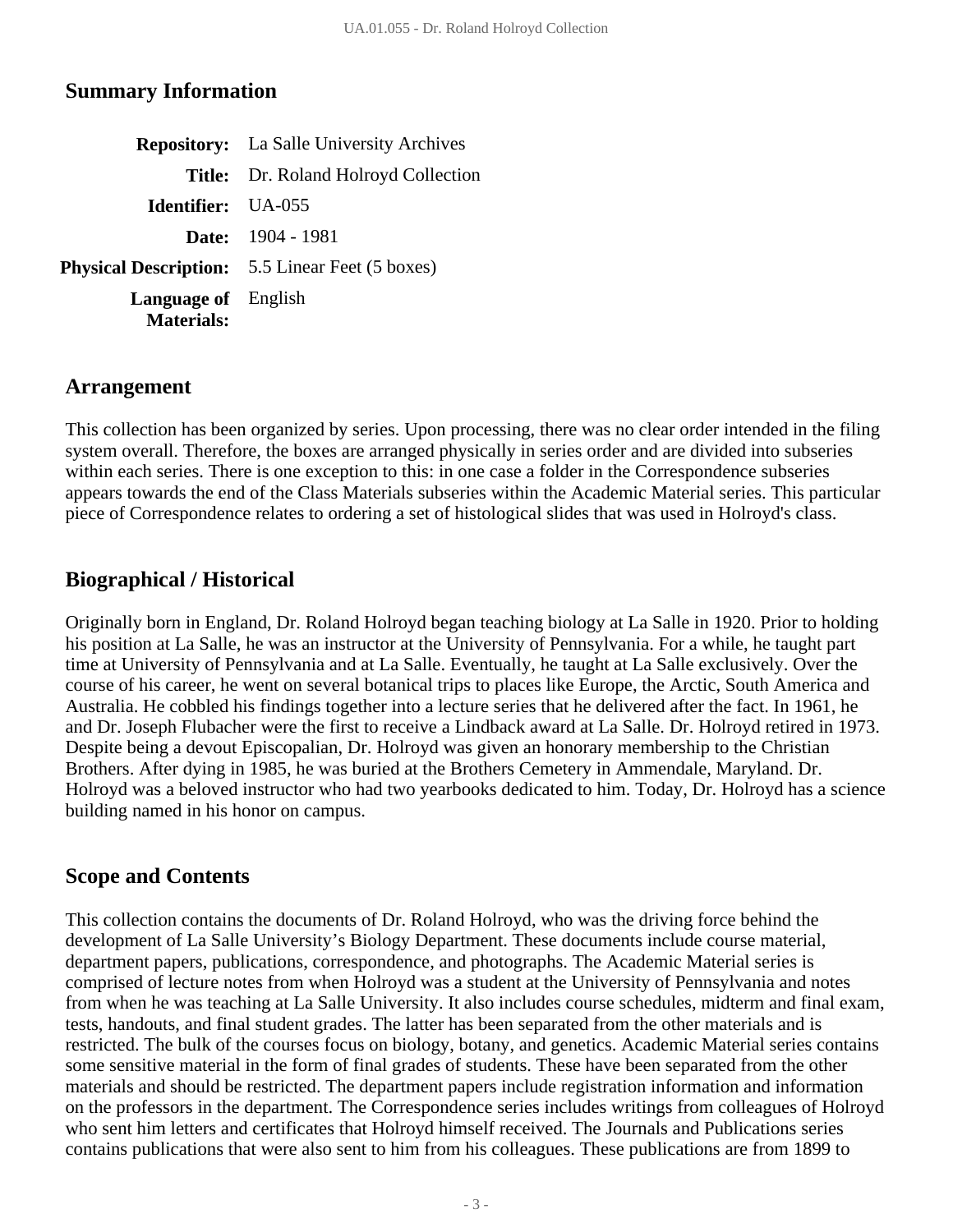around 1973 and they touch on the plant life from different parts of the world. Two photographs were found in the collection; one is a photo of an unknown group, the second is of a La Salle graduate preforming surgery on a U.S. submarine during World War II. The Travel series contains maps, postcards and souvenirs from Holroyd's international trips. Finally, the Personal collection contains religious materials that belonged to Dr. Holroyd as well as a family crest. When processing this collection, it was determined that the order the collection arrived to the archives was not created for the archives, it was more of someone cleaning out an office and putting the contents into boxes. Taking this into consideration the material found was re-ordered in a way that would make sense. However, if documents were found to be filed in a certain way by Dr. Holroyd, those documents were kept in the original filing order.

#### <span id="page-4-0"></span>**Preferred Citation**

Dr. Roland Holroyd Collection, (UA.01.055.1), La Salle University Archives, Connelly Library.

#### <span id="page-4-1"></span>**Conditions Governing Access**

For the most part, the collection is open for research use. There are two folders of Exam Grades that have been restricted. These are located in the Academic Material series under the Class Materials subseries.

#### <span id="page-4-2"></span>**Administrative Information**

#### **Publication Statement**

La Salle University Archives

1900 West Olney Avenue Philadelphia, PA, 19141

archives@lasalle.edu <https://library.lasalle.edu/university-archives/>

#### **Controlled Access Headings**

#### <span id="page-4-4"></span><span id="page-4-3"></span>**Collection Inventory**

Academic Material, 1905 - 1973

**Language of** English **Materials:**

<span id="page-4-5"></span>Courses, 1905 - 1973

Bacteriology, 1931, 1938, 1940-1943, 1948

**Language of** English **Materials:**

Box 1; Folder 1 (Text)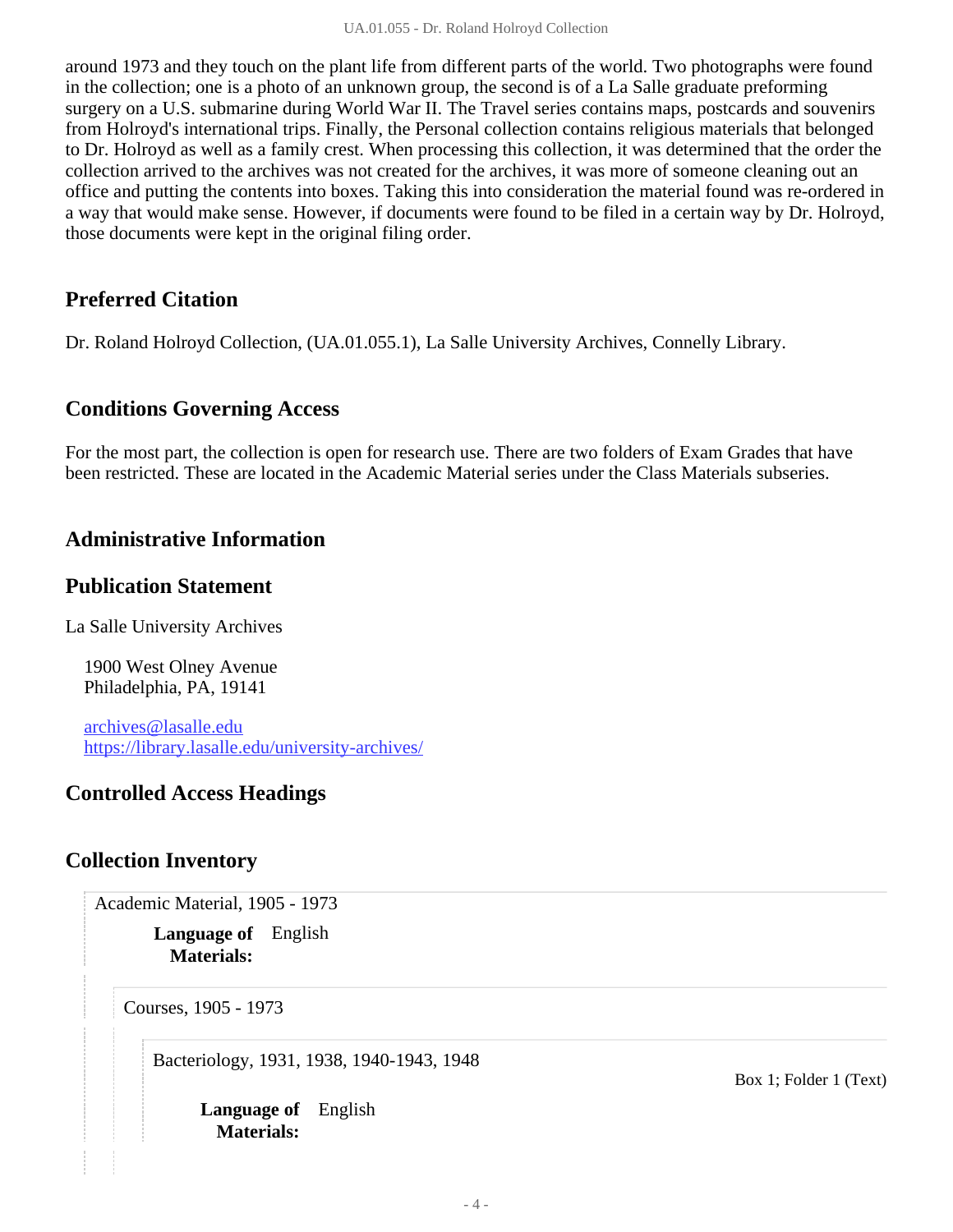| Biology 102, 1929 - 1960<br><b>Language of</b> English<br><b>Materials:</b> |                                              | Box 1; Folder 2 (Text) |
|-----------------------------------------------------------------------------|----------------------------------------------|------------------------|
| Biology 102 Exams, 1937 - 1954                                              |                                              | Box 1; Folder 3 (Text) |
| <b>Language of</b> English<br><b>Materials:</b>                             |                                              |                        |
| Biology 102, Date unknown                                                   |                                              | Box 1; Folder 4 (Text) |
| <b>Language of</b> English<br><b>Materials:</b>                             |                                              |                        |
| Biology 117 Exams, 1931 - 1972                                              |                                              | Box 1; Folder 5 (Text) |
| Language of English<br><b>Materials:</b>                                    |                                              |                        |
| Biology 117, Date unknown                                                   |                                              | Box 1; Folder 6 (Text) |
| <b>Language of</b> English<br><b>Materials:</b>                             |                                              |                        |
|                                                                             | Biology 117, 118, 302; Botany 12, 1919, 1968 | Box 1; Folder 7 (Text) |
| <b>Language of</b> English<br><b>Materials:</b>                             |                                              |                        |
| Biology 117 and 118, 1948 - 1972                                            |                                              | Box 1; Folder 8 (Text) |
| Language of English<br><b>Materials:</b>                                    |                                              |                        |
| Biology 117 and 118, 1962                                                   |                                              | Box 1; Folder 9 (Text) |
| <b>Language of</b> English<br><b>Materials:</b>                             |                                              |                        |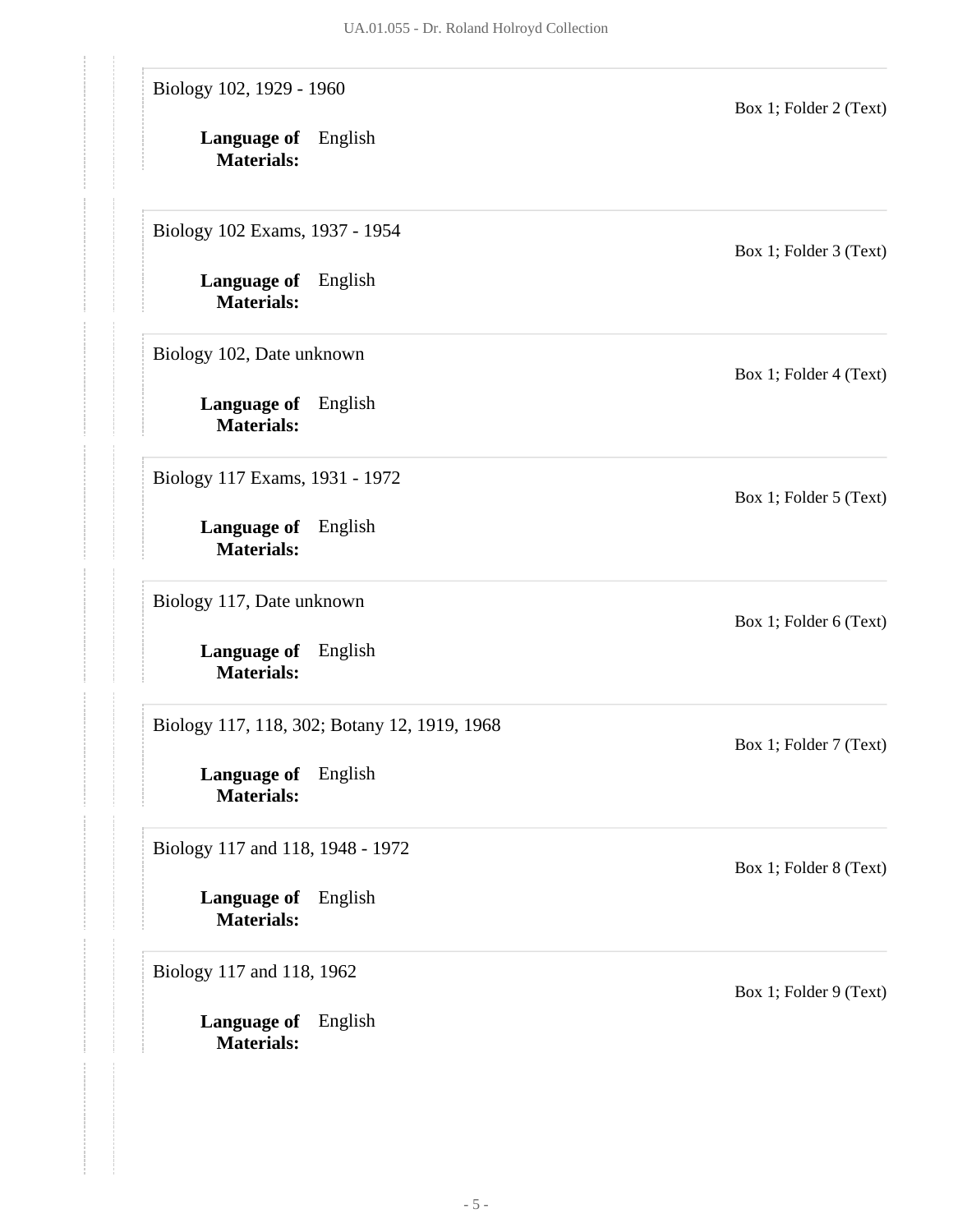| Biology 117 and 118, 1968                       |         | Box 1; Folder 10 (Text) |
|-------------------------------------------------|---------|-------------------------|
| <b>Language of</b> English<br><b>Materials:</b> |         |                         |
| Biology 117 and 302, Date unknown               |         | Box 1; Folder 11 (Text) |
| <b>Language of</b> English<br><b>Materials:</b> |         |                         |
| Biology 118 Exams, 1935 - 1973                  |         | Box 1; Folder 12 (Text) |
| Language of English<br><b>Materials:</b>        |         |                         |
| Biology 118, 1972                               |         | Box 1; Folder 13 (Text) |
| <b>Language of</b> English<br><b>Materials:</b> |         |                         |
| Biology 118, Date unknown                       |         | Box 1; Folder 14 (Text) |
| <b>Language of</b> English<br><b>Materials:</b> |         |                         |
| Biology 118, Date unknown                       |         | Box 1; Folder 15 (Text) |
| Language of English<br><b>Materials:</b>        |         |                         |
| Biology 118, Date unknown                       |         | Box 1; Folder 16 (Text) |
| Language of<br><b>Materials:</b>                | English |                         |
| Biology 118, Date unknown                       |         | Box 1; Folder 17 (Text) |
| Language of<br><b>Materials:</b>                | English |                         |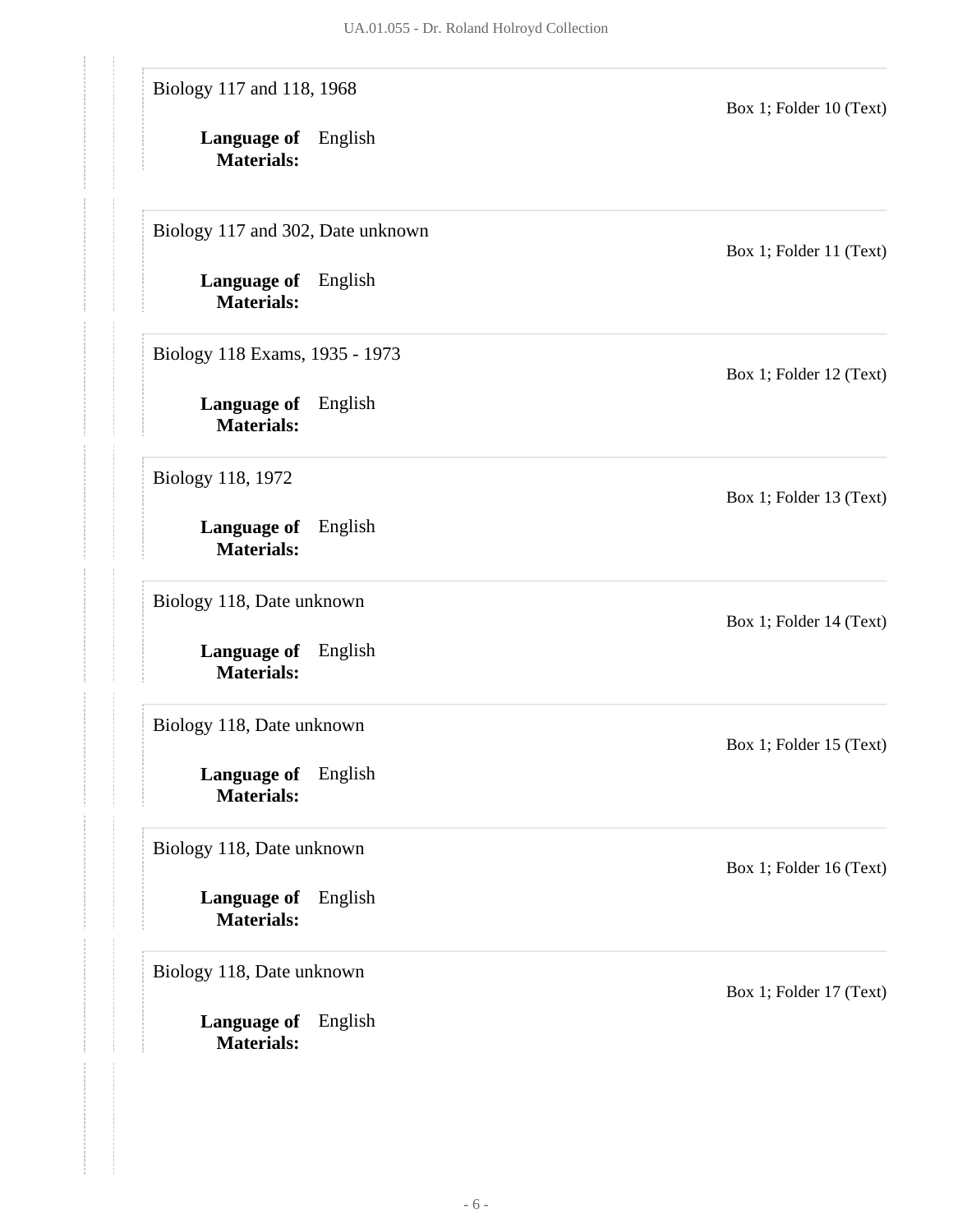| Biology 201 Exam, Date unknown                  |         | Box 1; Folder 18 (Text) |
|-------------------------------------------------|---------|-------------------------|
| <b>Language of</b> English<br><b>Materials:</b> |         |                         |
| Biology 301 Exams, 1936 - 1963                  |         | Box 1; Folder 19 (Text) |
| <b>Language of</b> English<br><b>Materials:</b> |         |                         |
| Biology 302 Exams, 1964 - 1973                  |         | Box 1; Folder 20 (Text) |
| <b>Language of</b> English<br><b>Materials:</b> |         |                         |
| Biology 302, Date unknown                       |         | Box 1; Folder 21 (Text) |
| <b>Language of</b> English<br><b>Materials:</b> |         |                         |
| Biology 304 Lab Manual, 1953                    |         | Box 1; Folder 22 (Text) |
| <b>Language of</b> English<br><b>Materials:</b> |         |                         |
| Biology 312 Exams, 1940 - 1947                  |         | Box 1; Folder 23 (Text) |
| Language of English<br><b>Materials:</b>        |         |                         |
| Biology 407 Exams, 1937 - 1957                  |         | Box 1; Folder 24 (Text) |
| <b>Language of</b><br><b>Materials:</b>         | English |                         |
| Biology 412, 1918 - 1946                        |         | Box 1; Folder 25 (Text) |
| Language of<br><b>Materials:</b>                | English |                         |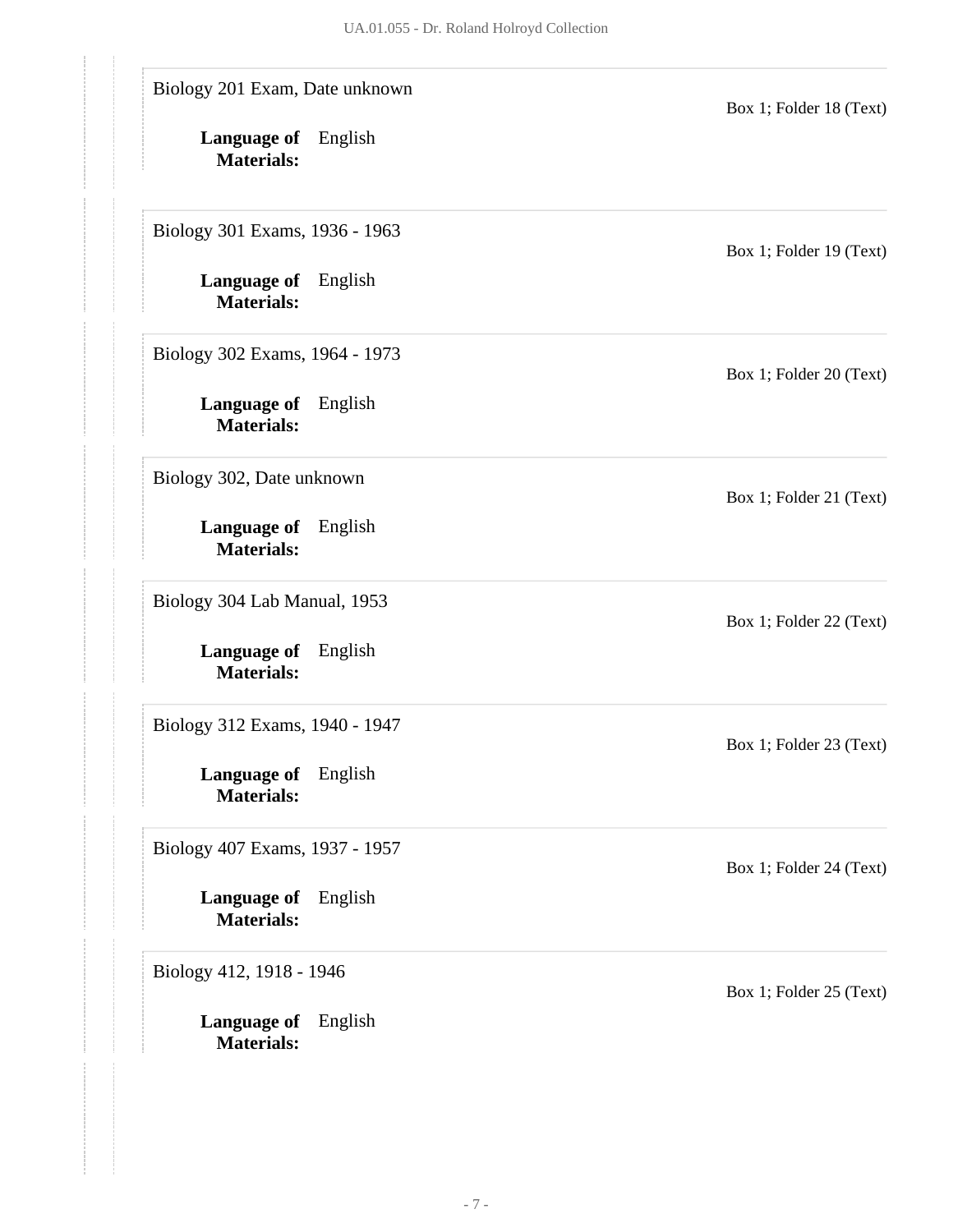| Biology 412 Exams, 1949 - 1972                  |                                                 | Box 1; Folder 26 (Text) |
|-------------------------------------------------|-------------------------------------------------|-------------------------|
| <b>Language of</b> English<br><b>Materials:</b> |                                                 |                         |
| Biology 412, Date unknown                       |                                                 | Box 1; Folder 27 (Text) |
| <b>Language of</b> English<br><b>Materials:</b> |                                                 |                         |
| Biology 412, Date unknown                       |                                                 | Box 1; Folder 28 (Text) |
| <b>Language of</b> English<br><b>Materials:</b> |                                                 |                         |
|                                                 | Biology 412 Genetic Problems, Date unknown      | Box 1; Folder 29 (Text) |
| <b>Language of</b> English<br><b>Materials:</b> |                                                 |                         |
| Biology 414, 1954 - 1968                        |                                                 | Box 1; Folder 30 (Text) |
| Language of English<br><b>Materials:</b>        |                                                 |                         |
|                                                 | Biology 415, 1926, 1942, 1953, 1955, 1965, 1967 | Box 1; Folder 31 (Text) |
| <b>Language of</b> English<br><b>Materials:</b> |                                                 |                         |
| Biology 415, 1964                               |                                                 | Box 1; Folder 32 (Text) |
| Language of<br><b>Materials:</b>                | English                                         |                         |
| Biology 415, Date unknown                       |                                                 | Box 1; Folder 33 (Text) |
| <b>Language of</b><br><b>Materials:</b>         | English                                         |                         |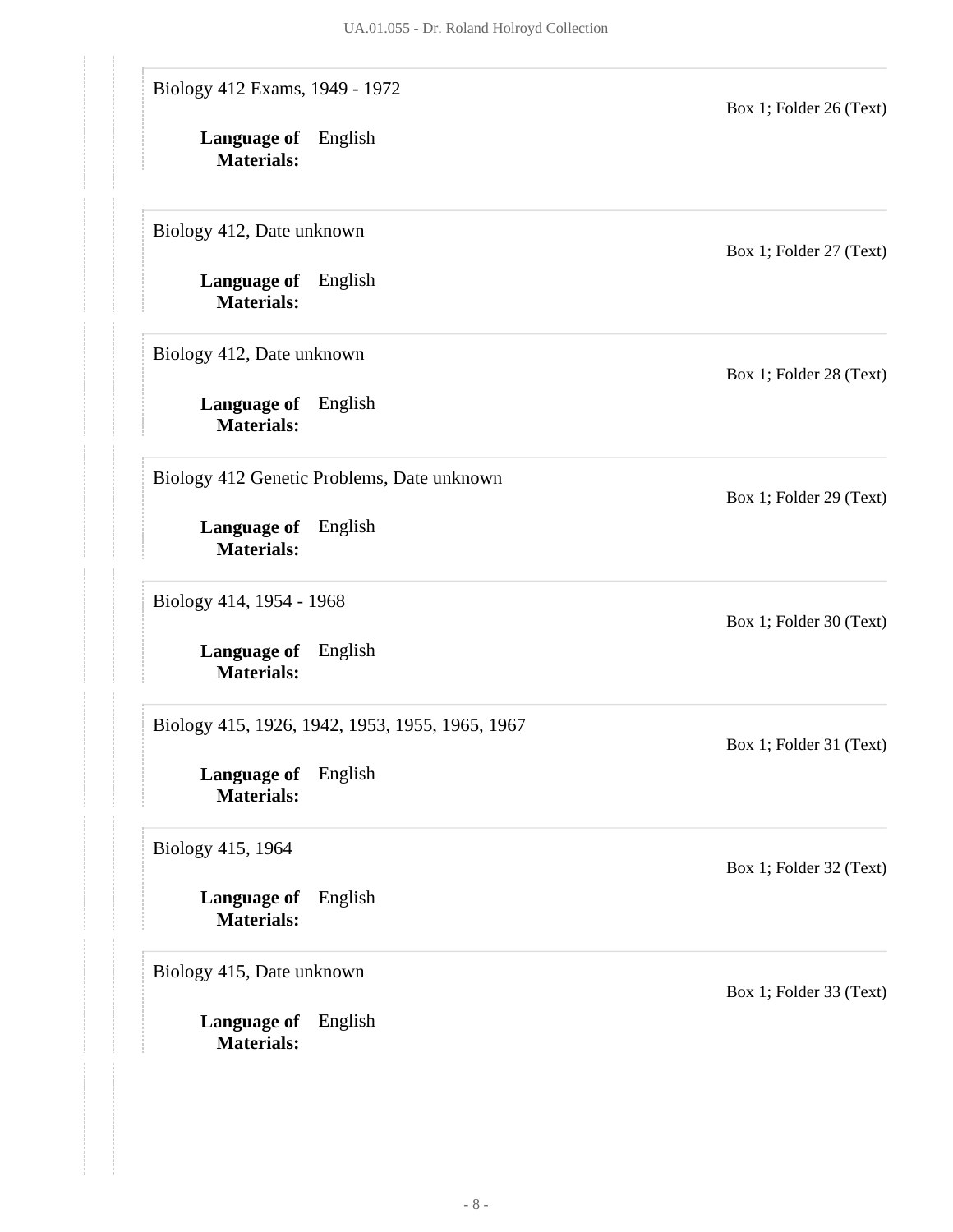| Biology 415, Date unknown                       | Box 1; Folder 34 (Text) |
|-------------------------------------------------|-------------------------|
| <b>Language of</b> English<br><b>Materials:</b> |                         |
| Biology 421, 1948                               | Box 1; Folder 35 (Text) |
| Language of English<br><b>Materials:</b>        |                         |
| Biology Exams, 1944 - 1948                      | Box 1; Folder 36 (Text) |
| Language of English<br><b>Materials:</b>        |                         |
| General Biology Outline, Date unknown           | Box 1; Folder 37 (Text) |
| <b>Language of</b> English<br><b>Materials:</b> |                         |
| General Biology Outline, Date unknown           | Box 1; Folder 38 (Text) |
| <b>Language of</b> English<br><b>Materials:</b> |                         |
| Biology, Date unknown                           | Box 1; Folder 39 (Text) |
| Language of English<br><b>Materials:</b>        |                         |
| Botany, Date unknown                            | Box 1; Folder 40 (Text) |
| <b>Language of</b> English<br><b>Materials:</b> |                         |
| Botany, Date unknown                            | Box 1; Folder 41 (Text) |
| <b>Language of</b> English<br><b>Materials:</b> |                         |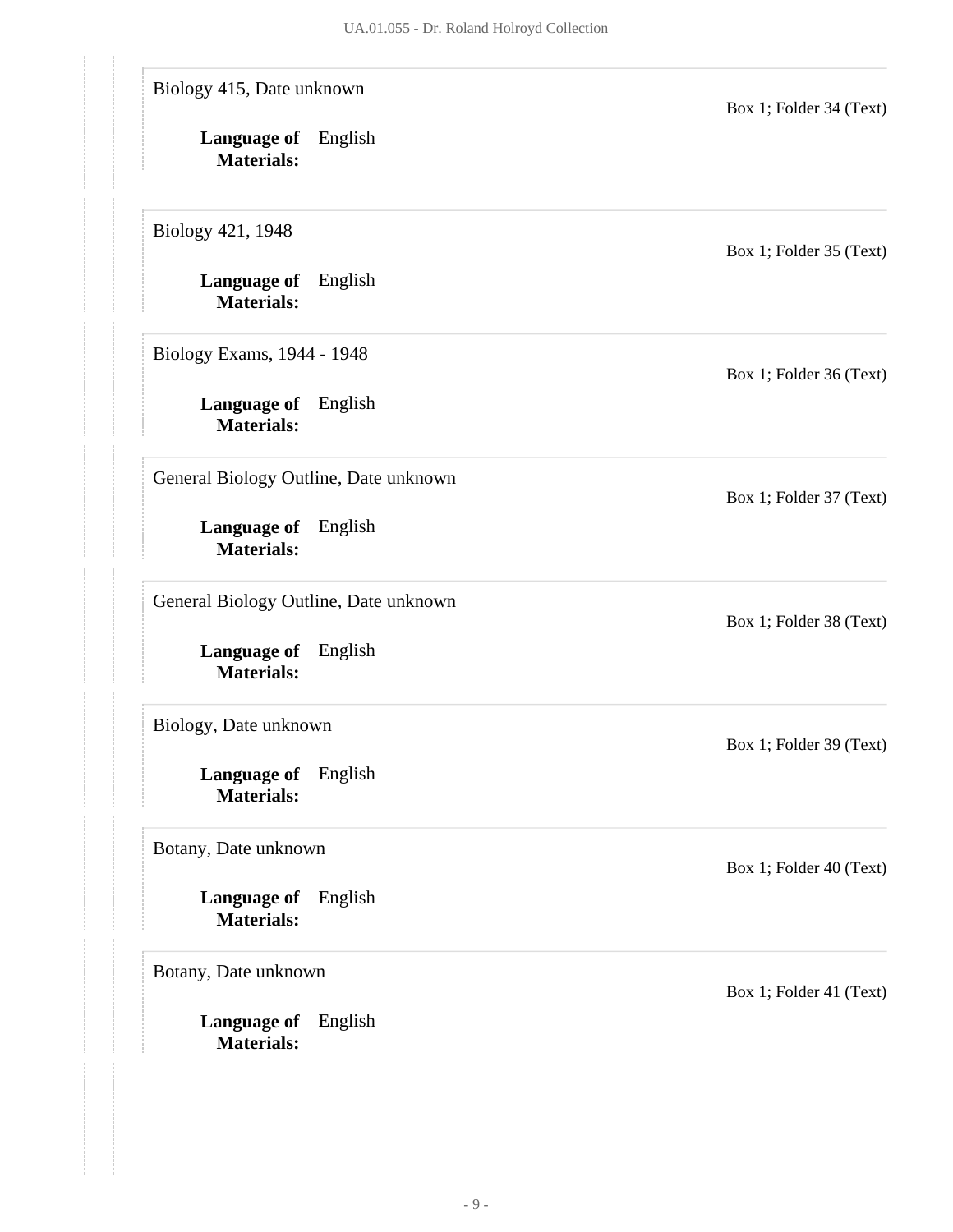| Botany, 1914 - 1915<br>Language of English<br><b>Materials:</b> |         | Box 1; Folder 42 (Text) |
|-----------------------------------------------------------------|---------|-------------------------|
| Botany, 1915 - 1916                                             |         | Box 1; Folder 43 (Text) |
| <b>Language of</b> English<br><b>Materials:</b>                 |         |                         |
| Botany, 1917 - 1918                                             |         | Box 1; Folder 44 (Text) |
| <b>Language of</b> English<br><b>Materials:</b>                 |         |                         |
| <b>Botany</b> , 1920                                            |         | Box 2; Folder 1 (Text)  |
| Language of English<br><b>Materials:</b>                        |         |                         |
| Botany, 1919 - 1920                                             |         | Box 2; Folder 2 (Text)  |
| <b>Language of</b><br><b>Materials:</b>                         | English |                         |
| Botany, 1920 - 1922                                             |         | Box 2; Folder 3 (Text)  |
| Language of English<br><b>Materials:</b>                        |         |                         |
| Botany, 1921 - 1922                                             |         | Box 2; Folder 4 (Text)  |
| <b>Language of</b> English<br><b>Materials:</b>                 |         |                         |
| Botany, 1922 - 1929                                             |         | Box 2; Folder 5 (Text)  |
| Language of English<br><b>Materials:</b>                        |         |                         |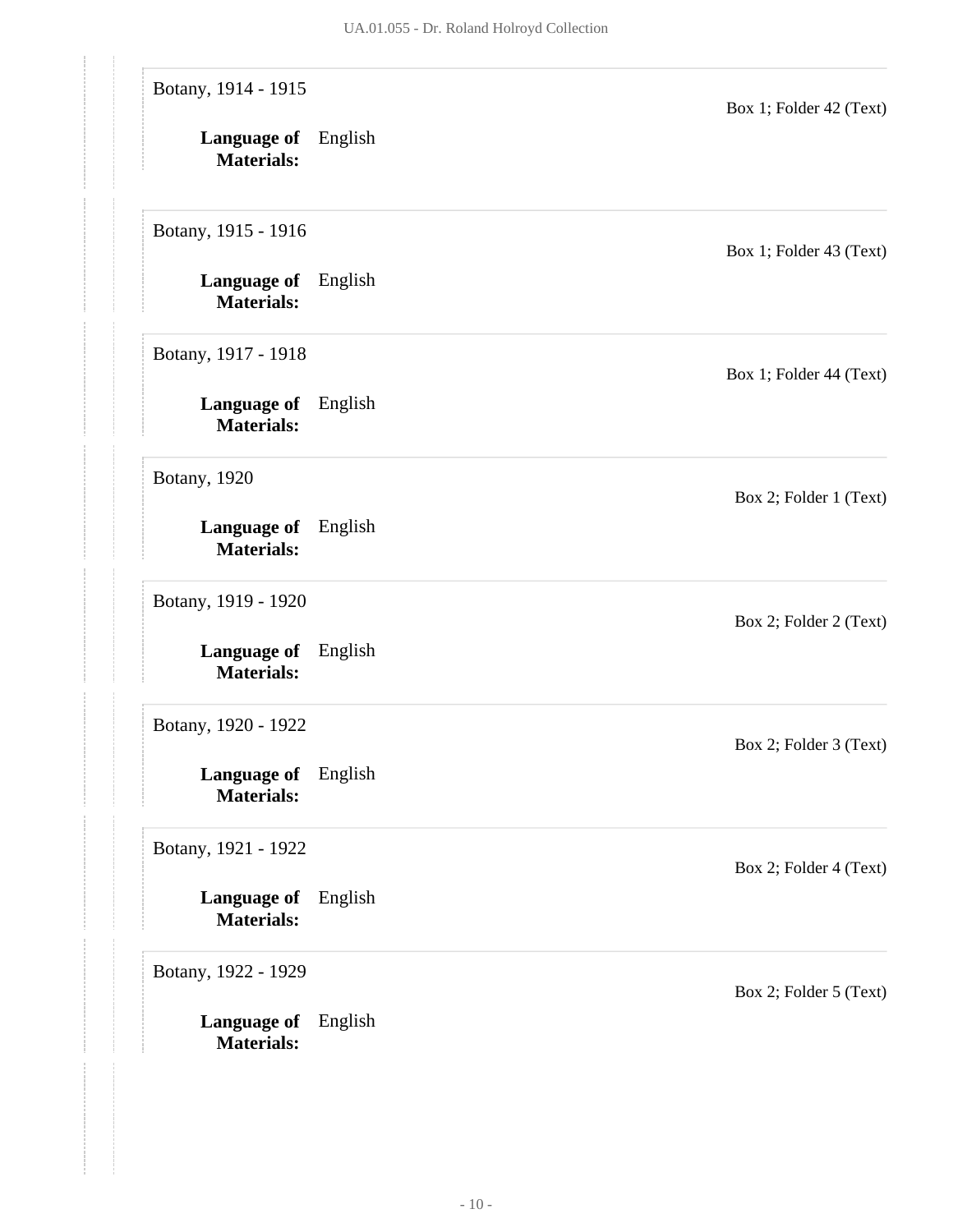| Botany, 1923 - 1944<br><b>Language of</b> English<br><b>Materials:</b> | Box 2; Folder 6 (Text)  |
|------------------------------------------------------------------------|-------------------------|
| Botany, 1923 - 1946                                                    | Box 2; Folder 7 (Text)  |
| <b>Language of</b> English<br><b>Materials:</b>                        |                         |
| Botany, 1920s                                                          | Box 2; Folder 8 (Text)  |
| <b>Language of</b> English<br><b>Materials:</b>                        |                         |
| General Botany Outline, Date unknown                                   | Box 2; Folder 9 (Text)  |
| Language of English<br><b>Materials:</b>                               |                         |
| Botany, Date unknown                                                   | Box 2; Folder 10 (Text) |
| Language of English<br><b>Materials:</b>                               |                         |
| Botany, Date unknown                                                   | Box 2; Folder 11 (Text) |
| Language of English<br><b>Materials:</b>                               |                         |
| Botany, Date unknown                                                   | Box 2; Folder 12 (Text) |
| <b>Language of</b> English<br><b>Materials:</b>                        |                         |
| Forest Botany, Ecology, and Plant, 1915                                | Box 2; Folder 13 (Text) |
| Language of English<br><b>Materials:</b>                               |                         |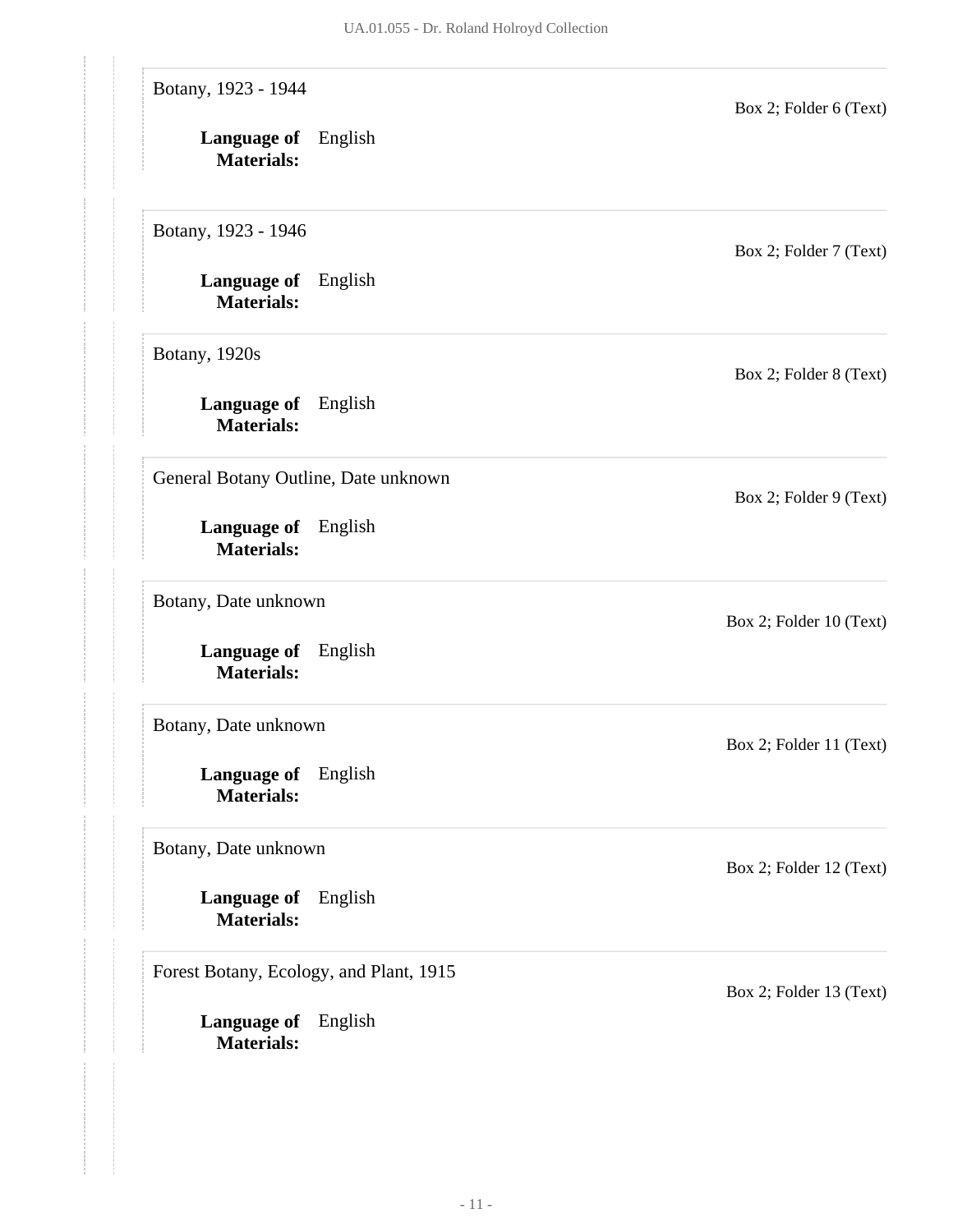| Botany, Date unknown<br><b>Language of</b> English<br><b>Materials:</b> |         | Box 2; Folder 14 (Text) |
|-------------------------------------------------------------------------|---------|-------------------------|
| Botany, Date unknown                                                    |         | Box 2; Folder 15 (Text) |
| <b>Language of</b> English<br><b>Materials:</b>                         |         |                         |
| Forestry, 1905, 1926                                                    |         | Box 2; Folder 16 (Text) |
| <b>Language of</b> English<br><b>Materials:</b>                         |         |                         |
| Forestry, 1917, 1924, 1926                                              |         | Box 2; Folder 17 (Text) |
| Language of English<br><b>Materials:</b>                                |         |                         |
| Garden Flowers, 1926                                                    |         | Box 2; Folder 18 (Text) |
| <b>Language of</b> English<br><b>Materials:</b>                         |         |                         |
| Genetics 101 lab, Date unknown                                          |         | Box 2; Folder 19 (Text) |
| Language of English<br><b>Materials:</b>                                |         |                         |
| Genetics 101, 1930                                                      |         | Box 2; Folder 20 (Text) |
| <b>Language of</b><br><b>Materials:</b>                                 | English |                         |
| Genetics 101, 1926, 1928                                                |         | Box 2; Folder 21 (Text) |
| <b>Language of</b> English<br><b>Materials:</b>                         |         |                         |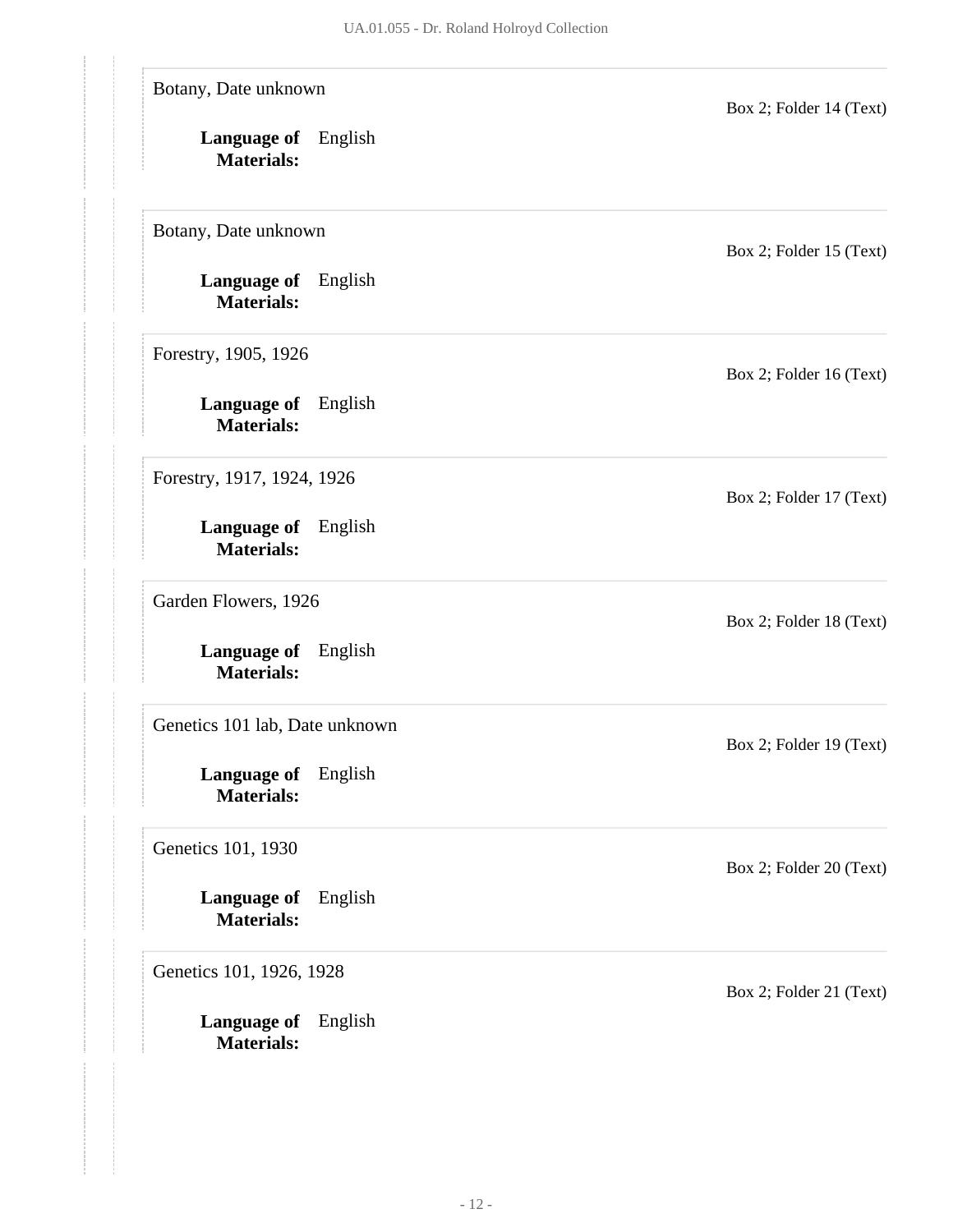| Genetics 101, Date unknown                      |                                                      | Box 2; Folder 22 (Text) |
|-------------------------------------------------|------------------------------------------------------|-------------------------|
| <b>Language of</b> English<br><b>Materials:</b> |                                                      |                         |
| Genetics, 1926 - 1940                           |                                                      | Box 2; Folder 23 (Text) |
| <b>Language of</b> English<br><b>Materials:</b> |                                                      |                         |
| Genetics, 1931                                  |                                                      | Box 2; Folder 24 (Text) |
| <b>Language of</b> English<br><b>Materials:</b> |                                                      |                         |
| Histology, 1933                                 |                                                      | Box 2; Folder 25 (Text) |
| Language of English<br><b>Materials:</b>        |                                                      |                         |
| Industrial Plants, Date unknown                 |                                                      | Box 2; Folder 26 (Text) |
| Language of English<br><b>Materials:</b>        |                                                      |                         |
| Landscaping, 1925                               |                                                      | Box 2; Folder 27 (Text) |
| <b>Language of</b> English<br><b>Materials:</b> |                                                      |                         |
|                                                 | Organic Evolution and Genetics Outline, Date unknown | Box 2; Folder 28 (Text) |
| Language of<br><b>Materials:</b>                | English                                              |                         |
|                                                 | Woody Plant Propagation and Nursery Work, 1926       | Box 2; Folder 29 (Text) |
| Language of<br><b>Materials:</b>                | English                                              |                         |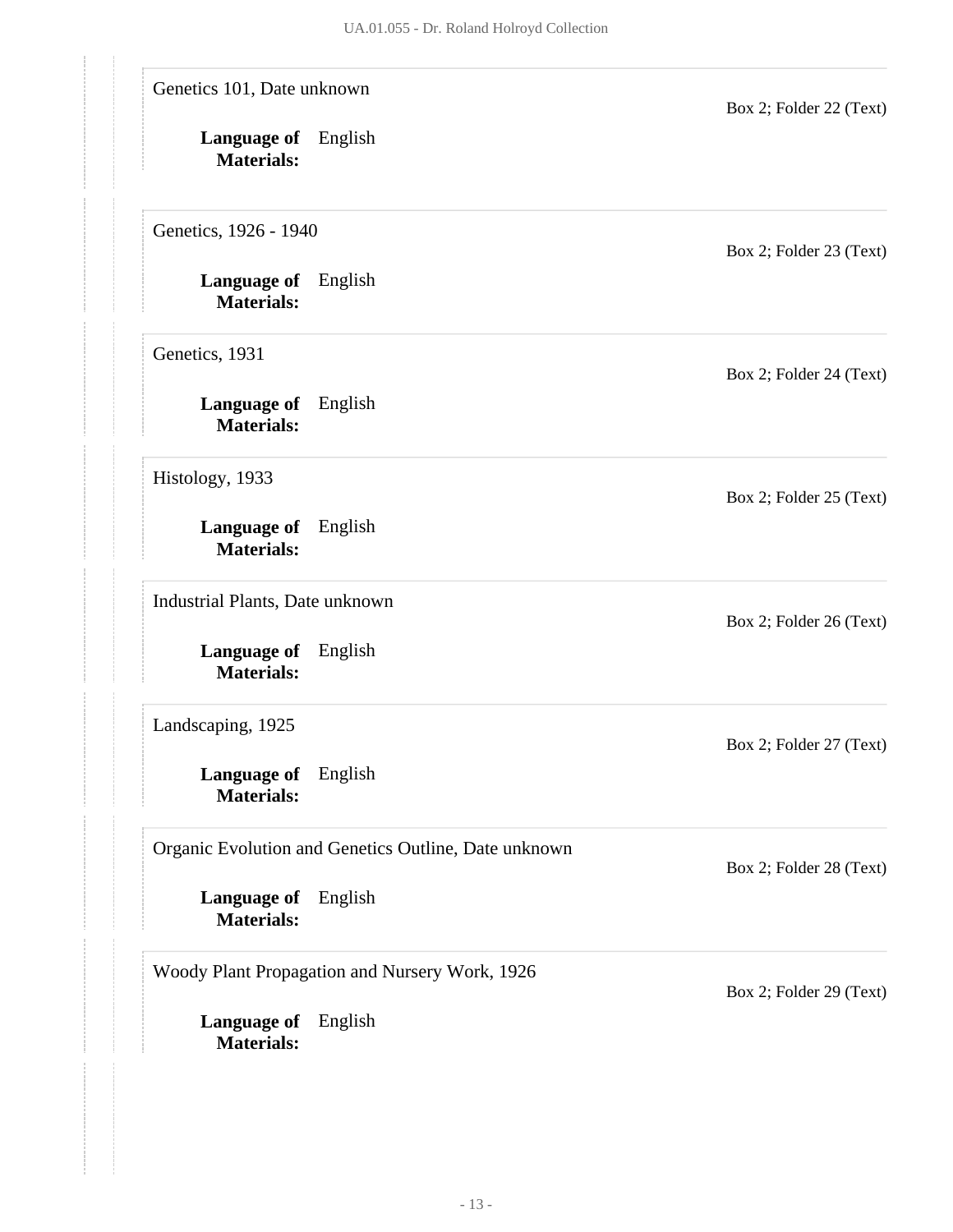<span id="page-14-0"></span>

| Vertebrate Embryology, 1933                        | Box 2; Folder 30 (Text) |
|----------------------------------------------------|-------------------------|
| Language of English<br><b>Materials:</b>           |                         |
| Zoology, 1914                                      | Box 2; Folder 31 (Text) |
| <b>Language of</b> English<br><b>Materials:</b>    |                         |
| Zoology, c.1920s-1940s                             | Box 2; Folder 32 (Text) |
| Language of English<br><b>Materials:</b>           |                         |
| General Zoology, 1921-1922, 1948-1949              | Box 2; Folder 33 (Text) |
| <b>Language of</b> English<br><b>Materials:</b>    |                         |
| Unknown, Date unknown                              | Box 2; Folder 34 (Text) |
| <b>Language of</b> English<br><b>Materials:</b>    |                         |
| Class Schedules, 1927 - 1973                       |                         |
| Class Schedules, 1927                              | Box 3; Folder 1 (Text)  |
| Language of<br>English<br><b>Materials:</b>        |                         |
| Class Schedules, 1928                              | Box 3; Folder 2 (Text)  |
| English<br><b>Language of</b><br><b>Materials:</b> |                         |
| Class Schedules, 1930                              | Box 3; Folder 3 (Text)  |
| Language of English<br><b>Materials:</b>           |                         |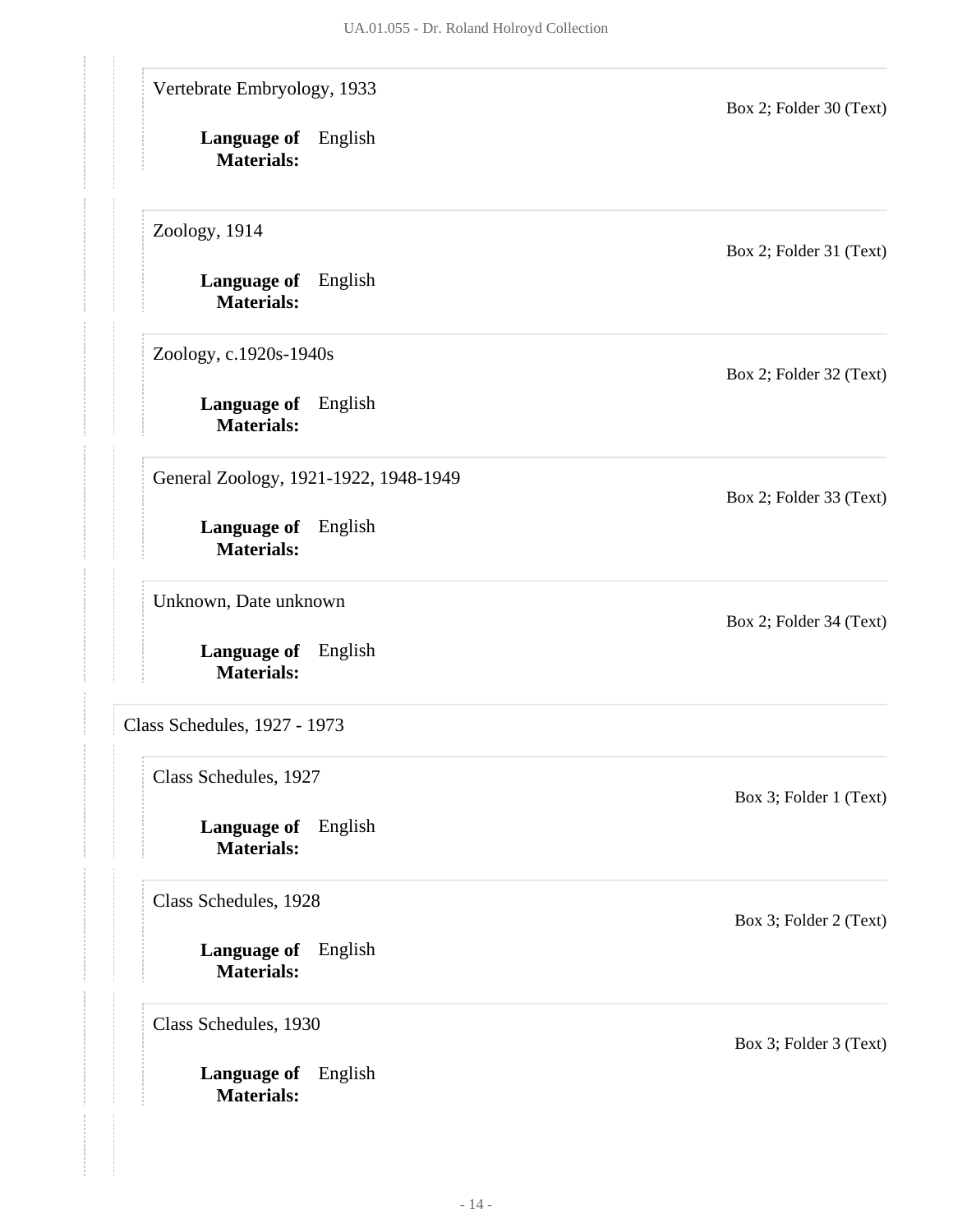| Class Schedules, 1938<br><b>Language of</b> English<br><b>Materials:</b> | Box 3; Folder 4 (Text)  |
|--------------------------------------------------------------------------|-------------------------|
| Class Schedules, 1939                                                    | Box 3; Folder 5 (Text)  |
| <b>Language of</b> English<br><b>Materials:</b>                          |                         |
| Class Schedules, 1940                                                    | Box 3; Folder 6 (Text)  |
| <b>Language of</b> English<br><b>Materials:</b>                          |                         |
| Class Schedules, 1942                                                    | Box 3; Folder 7 (Text)  |
| Language of English<br><b>Materials:</b>                                 |                         |
| Class Schedules, 1943                                                    | Box 3; Folder 8 (Text)  |
| Language of English<br><b>Materials:</b>                                 |                         |
| Class Schedules, 1945                                                    | Box 3; Folder 9 (Text)  |
| Language of English<br><b>Materials:</b>                                 |                         |
| Class Schedules, 1946                                                    | Box 3; Folder 10 (Text) |
| <b>Language of</b> English<br><b>Materials:</b>                          |                         |
| Class Schedules, 1947                                                    | Box 3; Folder 11 (Text) |
| <b>Language of</b> English<br><b>Materials:</b>                          |                         |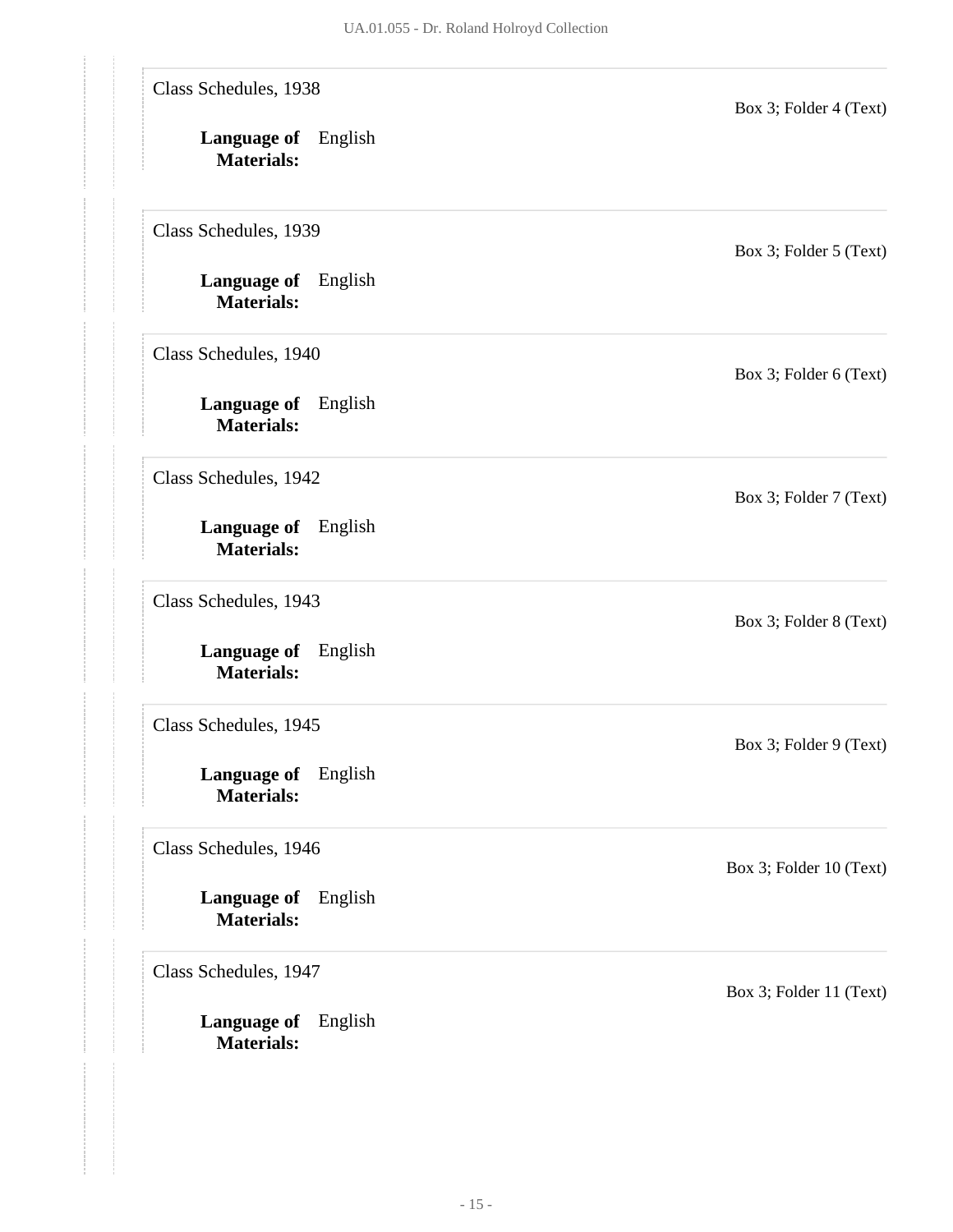<span id="page-16-0"></span>**Language of** English **Language of** English **Materials: Language of** English **Materials: Language of** English **Materials: Language of** English **Materials: Language of** English **Materials: Language of** English **Materials: Language of** English **Materials:** Class Schedules, 1948 Box 3; Folder 12 (Text) Class Schedules, 1949 - 1951 Box 3; Folder 13 (Text) Class Schedules, 1952 - 1960 Box 3; Folder 14 (Text) Class Schedules, 1960 - 1973 Box 3; Folder 15 (Text) Department Papers, 1927 - 1962 Biology Personnel, 1927 - 1942 Box 3; Folder 16 (Text) Biological Sciences, 1928 Box 3; Folder 17 (Text) Disciplinary Materials & Guides, 1946 - 1962 Box 3; Folder 18 (Text) Final Exams, 1949 - 1973 Final Exam, 1949 Box 3; Folder 19 (Books)

<span id="page-16-1"></span>**Materials:**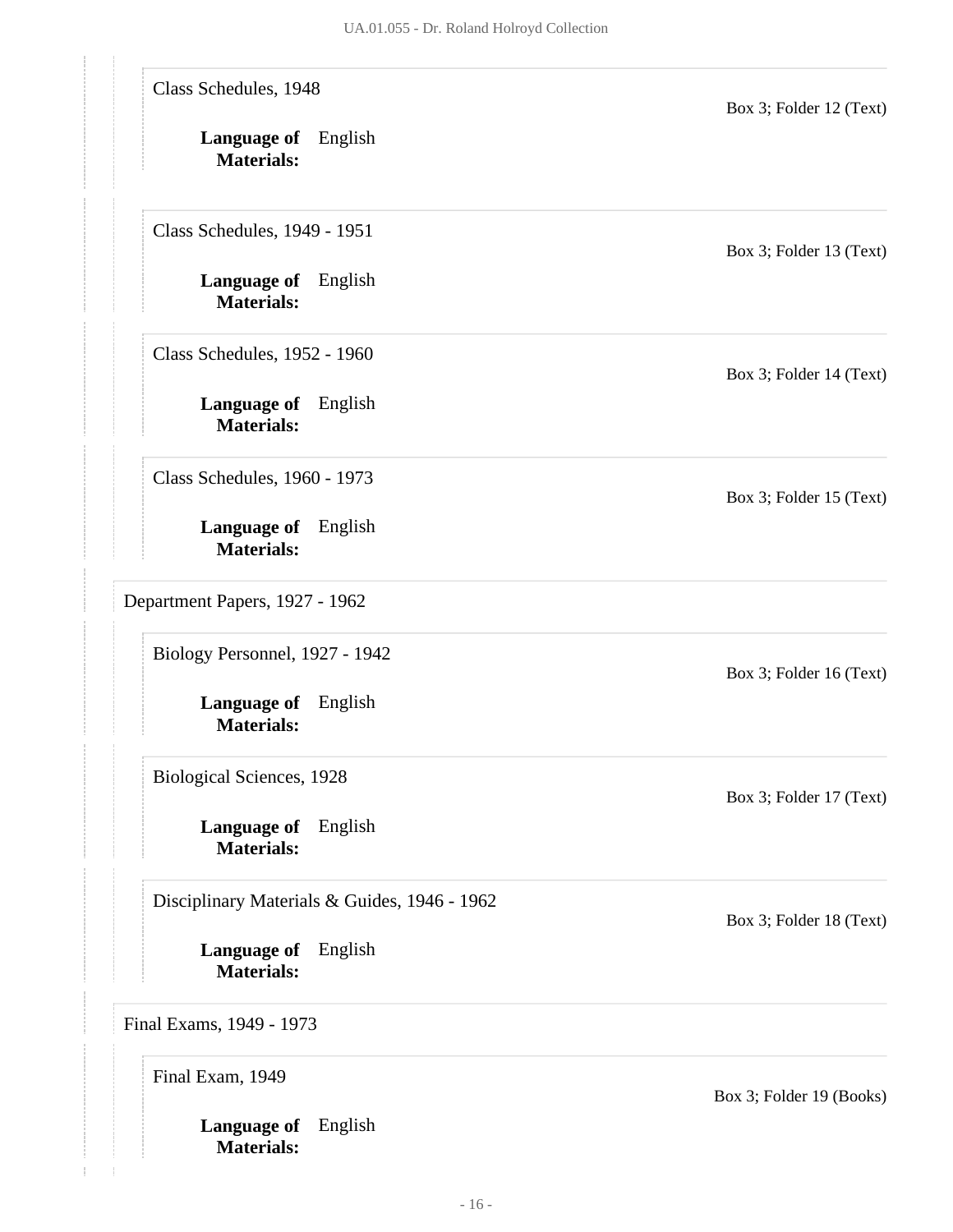<span id="page-17-0"></span>

| Final Exam Grades, 1959 - 1964                  |                                                | Box 3; Folder 20 (Books)                                                      |
|-------------------------------------------------|------------------------------------------------|-------------------------------------------------------------------------------|
| Language of English<br><b>Materials:</b>        |                                                |                                                                               |
| Final Exam Grades, 1965 - 1973                  |                                                | Box 3; Folder 21 (Books)                                                      |
| Language of English<br><b>Materials:</b>        |                                                |                                                                               |
| Registration, 1960 - 1963                       |                                                |                                                                               |
| Classes Offered, 1960 - 1963                    |                                                | Box 3; Folder 23 (Text)                                                       |
| <b>Language of</b> English<br><b>Materials:</b> |                                                |                                                                               |
| List of High Schools, 1963                      |                                                | Box 3; Folder 24 (Text)                                                       |
| <b>Language of</b> English<br><b>Materials:</b> |                                                |                                                                               |
|                                                 |                                                |                                                                               |
| Other, 1909 - 1950                              |                                                |                                                                               |
|                                                 | Pennsylvania Area College Centers, 1947 - 1950 |                                                                               |
| Language of English<br><b>Materials:</b>        |                                                |                                                                               |
| Seating Charts, Date unknown                    |                                                |                                                                               |
| <b>Language of</b> English<br><b>Materials:</b> |                                                |                                                                               |
| Miscellaneous, 1909 - 1920                      |                                                |                                                                               |
| <b>Language of</b><br><b>Materials:</b>         | English                                        | Box 3; Folder 22 (Text)<br>Box 3; Folder 25 (Text)<br>Box 3; Folder 26 (Text) |

<span id="page-17-3"></span><span id="page-17-2"></span><span id="page-17-1"></span>**Language of** English **Materials:**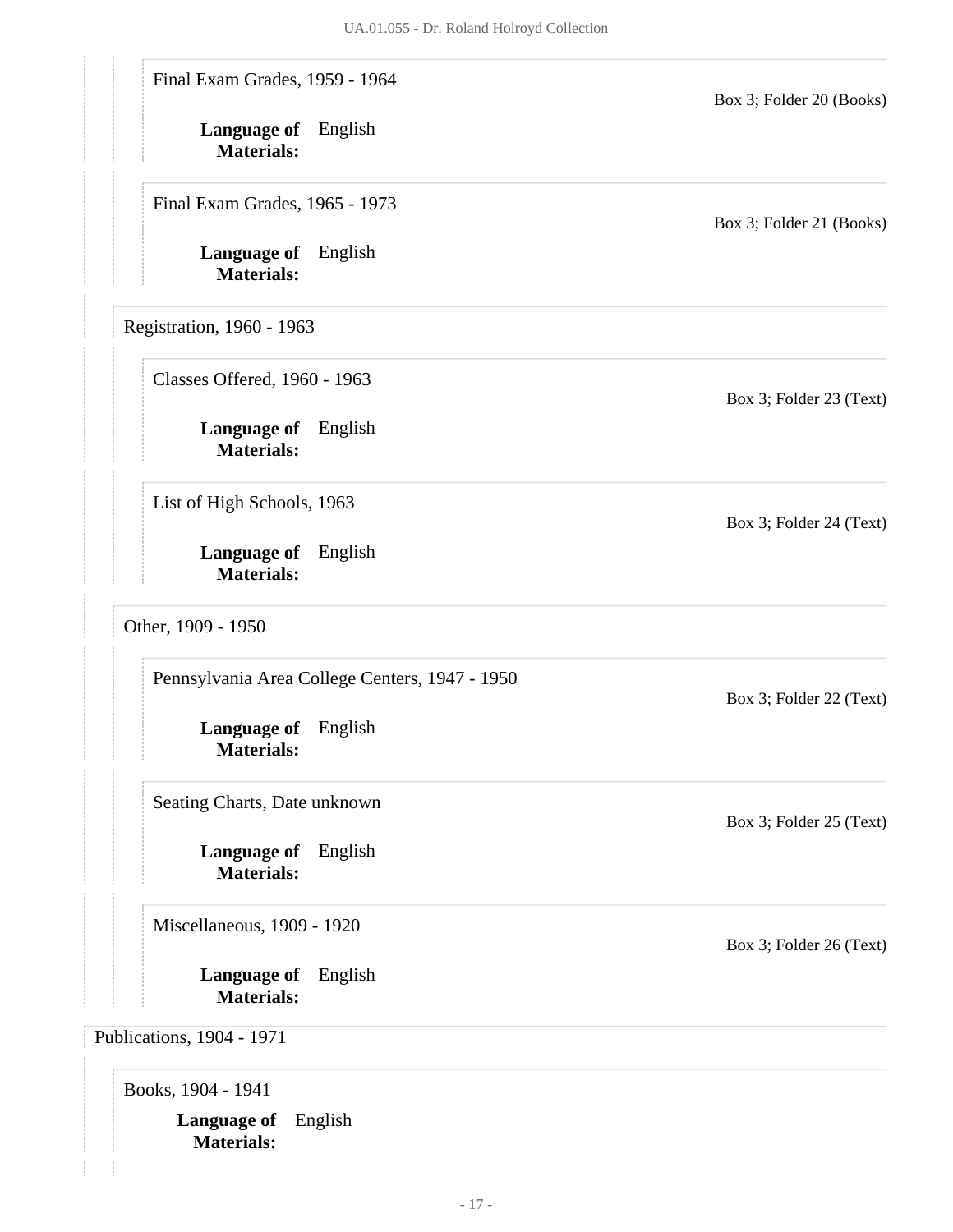#### 1904, 1904

Box 3; Folder 27 (Books)

**Language of** English **Materials:**

1941, 1941

**Language of** English **Materials:**

<span id="page-18-0"></span>Directories, 1971

**Language of** English **Materials:**

Alumni Medical Society, 1971

**Language of** English **Materials:**

<span id="page-18-1"></span>Journals and Papers, 1887 - 1971

**Language of** English **Materials:**

1887-1920 (1 of 3), 1887 - 1920

**Language of** English **Materials:**

1887-1920 (2 of 3), 1887 - 1920

**Language of** English **Materials:**

1887-1920 (3 of 3), 1887 - 1920

**Language of** English **Materials:**

1909-1920, 1909 - 1920

**Language of** English **Materials:**

Box 3; Folder 28 (Books)

Box 3; Folder 29 (Text)

Box 3; Folder 30 (Text)

Box 3; Folder 31 (Text)

Box 3; Folder 32 (Text)

Box 4; Folder 1 (Text)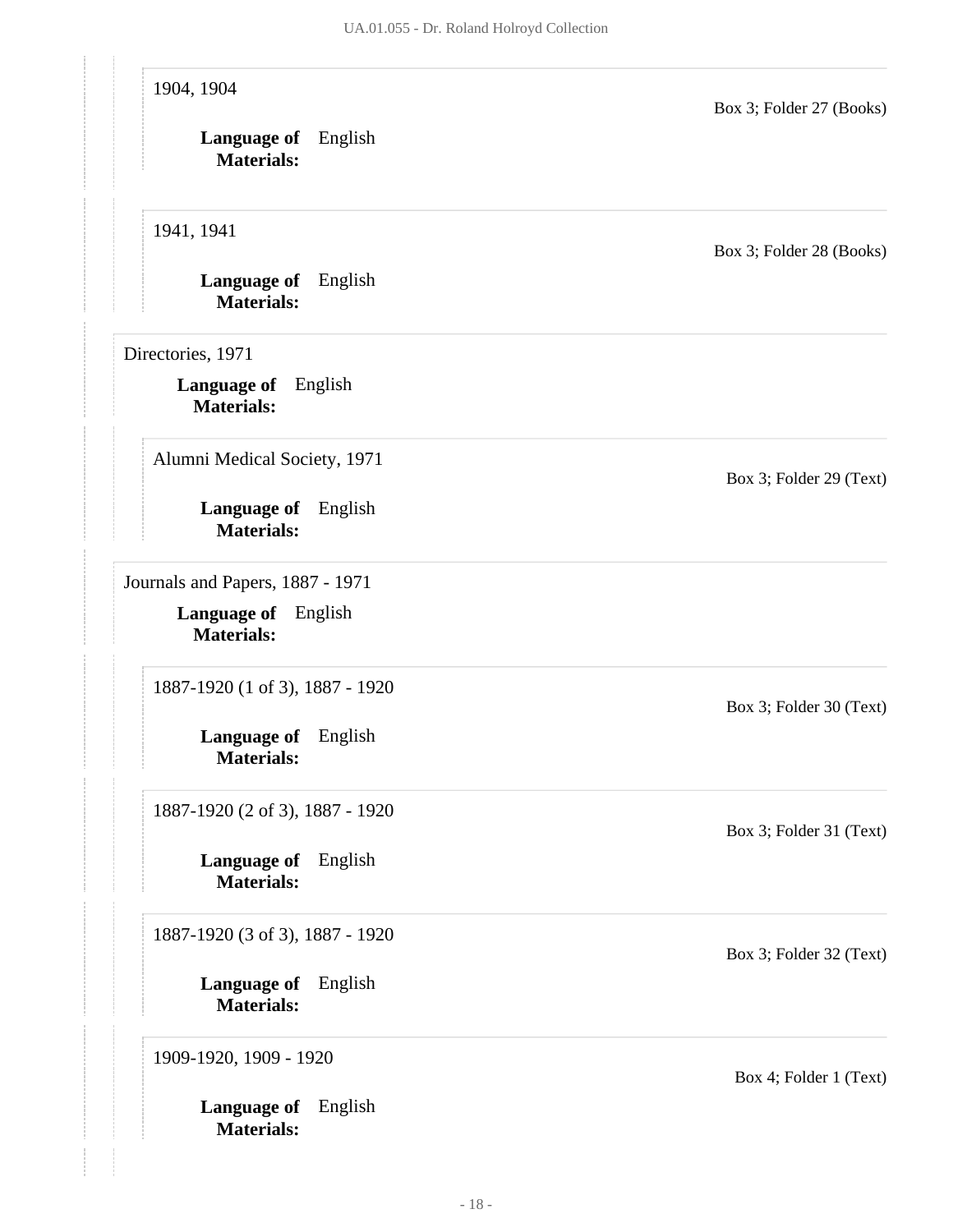| 1916-1933, 1916 - 1933<br>Language of English<br><b>Materials:</b> | Box 4; Folder 2 (Text) |
|--------------------------------------------------------------------|------------------------|
| 1921-1923, 1921 - 1923                                             | Box 4; Folder 3 (Text) |
| Language of English<br><b>Materials:</b>                           |                        |
| 1924-1925, 1924 - 1925                                             | Box 4; Folder 4 (Text) |
| <b>Language of</b> English<br><b>Materials:</b>                    |                        |
| 1924-1934, 1924 - 1934                                             | Box 4; Folder 5 (Text) |
| <b>Language of</b> English<br><b>Materials:</b>                    |                        |
| 1926-1927, 1926 - 1927                                             | Box 4; Folder 6 (Text) |
| Language of English<br><b>Materials:</b>                           |                        |
| 1928-1929, 1928 - 1929                                             | Box 4; Folder 7 (Text) |
| Language of English<br><b>Materials:</b>                           |                        |
| 1930-1932, 1930 - 1932                                             | Box 4; Folder 8 (Text) |
| Language of English<br><b>Materials:</b>                           |                        |
| 1933-1934, 1933 - 1934                                             | Box 4; Folder 9 (Text) |
| <b>Language of</b> English<br><b>Materials:</b>                    |                        |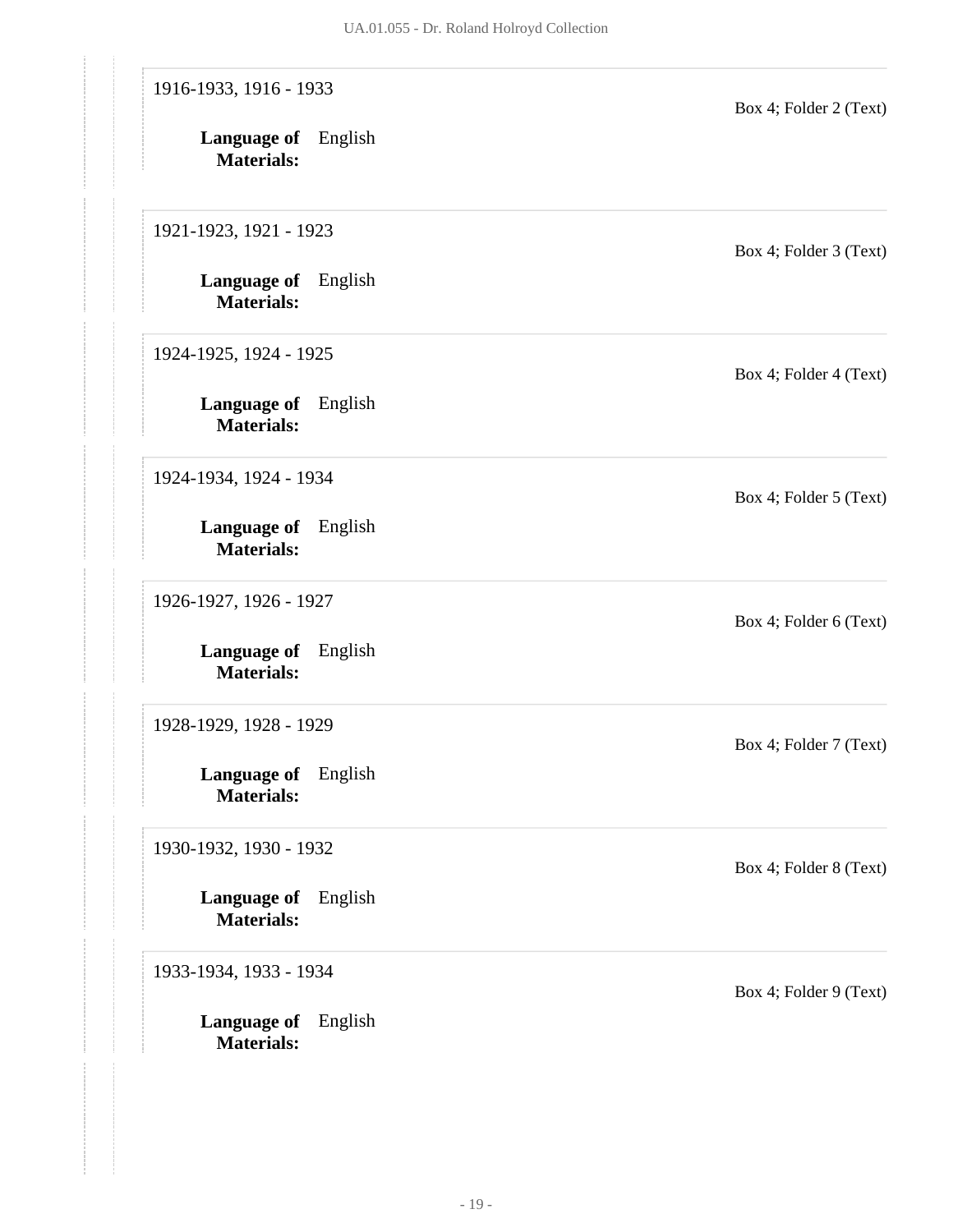| 1935, 1935                                         | Box 4; Folder 10 (Text) |
|----------------------------------------------------|-------------------------|
| Language of English<br><b>Materials:</b>           |                         |
| 1936-1937, 1936 - 1937                             | Box 4; Folder 11 (Text) |
| <b>Language of</b> English<br><b>Materials:</b>    |                         |
| 1938-1940, 1938 - 1940                             | Box 4; Folder 12 (Text) |
| Language of English<br><b>Materials:</b>           |                         |
| 1941-1950, 1941-1944, 1947, 1949-1950              | Box 4; Folder 13 (Text) |
| Language of English<br><b>Materials:</b>           |                         |
| 1948-1958, 1948 - 1958                             | Box 4; Folder 14 (Text) |
| English<br><b>Language of</b><br><b>Materials:</b> |                         |
| 1954-1962, 1954-1956, 1958-1962                    | Box 4; Folder 15 (Text) |
| Language of English<br><b>Materials:</b>           |                         |
| 1958, 1958                                         | Box 4; Folder 16 (Text) |
| Language of English<br><b>Materials:</b>           |                         |
| 1964-1971, 1964, 1966, 1971                        | Box 4; Folder 17 (Text) |
| <b>Language of</b> English<br><b>Materials:</b>    |                         |
| Magazine Articles, 1921 - 1961                     |                         |
| <b>Language of</b> English                         |                         |

**Materials:**

<span id="page-20-0"></span>ţ.  $\frac{1}{2}$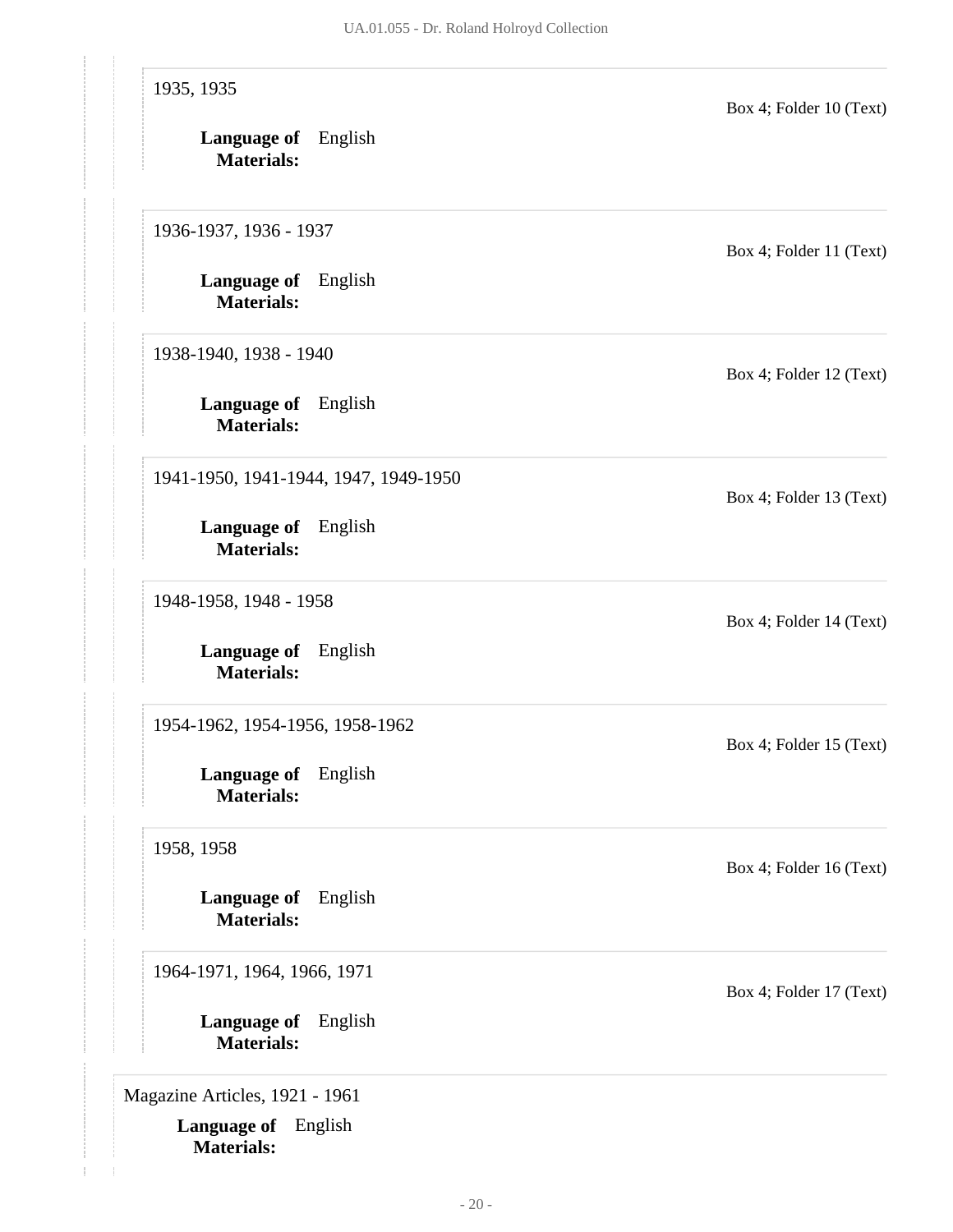<span id="page-21-0"></span>

| Bryologist, 1921                                |         | Box 4; Folder 18 (Text) |
|-------------------------------------------------|---------|-------------------------|
| Language of English<br><b>Materials:</b>        |         |                         |
| 1955-1961, 1955 - 1961                          |         | Box 4; Folder 19 (Text) |
| Language of English<br><b>Materials:</b>        |         |                         |
| Newspapers, 1927 - 1962                         |         |                         |
| <b>Language of</b> English<br><b>Materials:</b> |         |                         |
| 1927, 1927                                      |         | Box 5; Folder 1 (Text)  |
| Language of English<br><b>Materials:</b>        |         |                         |
| 1932, 1932                                      |         | Box 5; Folder 2 (Text)  |
| <b>Language of</b> English<br><b>Materials:</b> |         |                         |
| 1962, 1962                                      |         | Box 5; Folder 3 (Text)  |
| Language of English<br><b>Materials:</b>        |         |                         |
| University Catalogs, 1899 - 1948                |         |                         |
| Language of English<br><b>Materials:</b>        |         |                         |
| 1899-1930, 1899 - 1930                          |         | Box 5; Folder 4 (Text)  |
| Language of English<br><b>Materials:</b>        |         |                         |
| 1941-1948, 1941 - 1948                          |         | Box 5; Folder 5 (Text)  |
| Language of<br><b>Materials:</b>                | English |                         |

<span id="page-21-2"></span><span id="page-21-1"></span>Correspondence, 1922 - 1973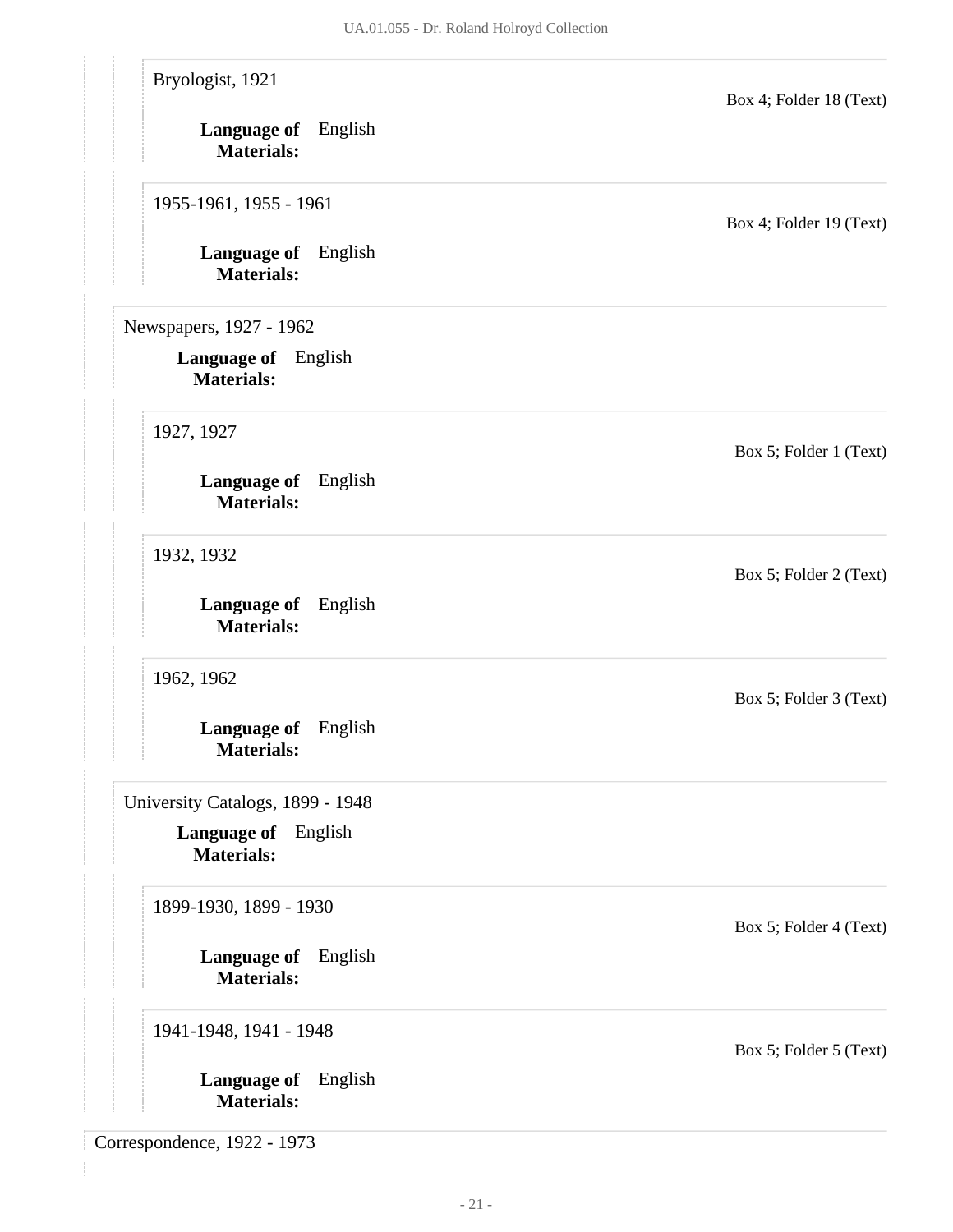| A, 1924-1925, 1928, 1945                        |                                            | Box 5; Folder 6 (Text)  |
|-------------------------------------------------|--------------------------------------------|-------------------------|
| <b>Language of</b> English<br><b>Materials:</b> |                                            |                         |
| B, 1929, 1935, 1946, 1953, 1956                 |                                            | Box 5; Folder 7 (Text)  |
| <b>Language of</b> English<br><b>Materials:</b> |                                            |                         |
| C, 1923-1924, 1929                              |                                            | Box 5; Folder 8 (Text)  |
| <b>Language of</b> English<br><b>Materials:</b> |                                            |                         |
| D, 1936, 1968                                   |                                            | Box 5; Folder 9 (Text)  |
| Language of English<br><b>Materials:</b>        |                                            |                         |
| E, 1935, 1962                                   |                                            | Box 5; Folder 10 (Text) |
| Language of English<br><b>Materials:</b>        |                                            |                         |
| F, 1941-1942, 1953-1954, 1957                   |                                            | Box 5; Folder 11 (Text) |
| Language of English<br><b>Materials:</b>        |                                            |                         |
| G, 1933, 1941, 1949, 1954, 1957                 |                                            | Box 5; Folder 12 (Text) |
| <b>Language of</b> English<br><b>Materials:</b> |                                            |                         |
|                                                 | H, 1922, 1928, 1930, 1944, 1949, 1956-1957 | Box 5; Folder 13 (Text) |
| Language of English<br><b>Materials:</b>        |                                            |                         |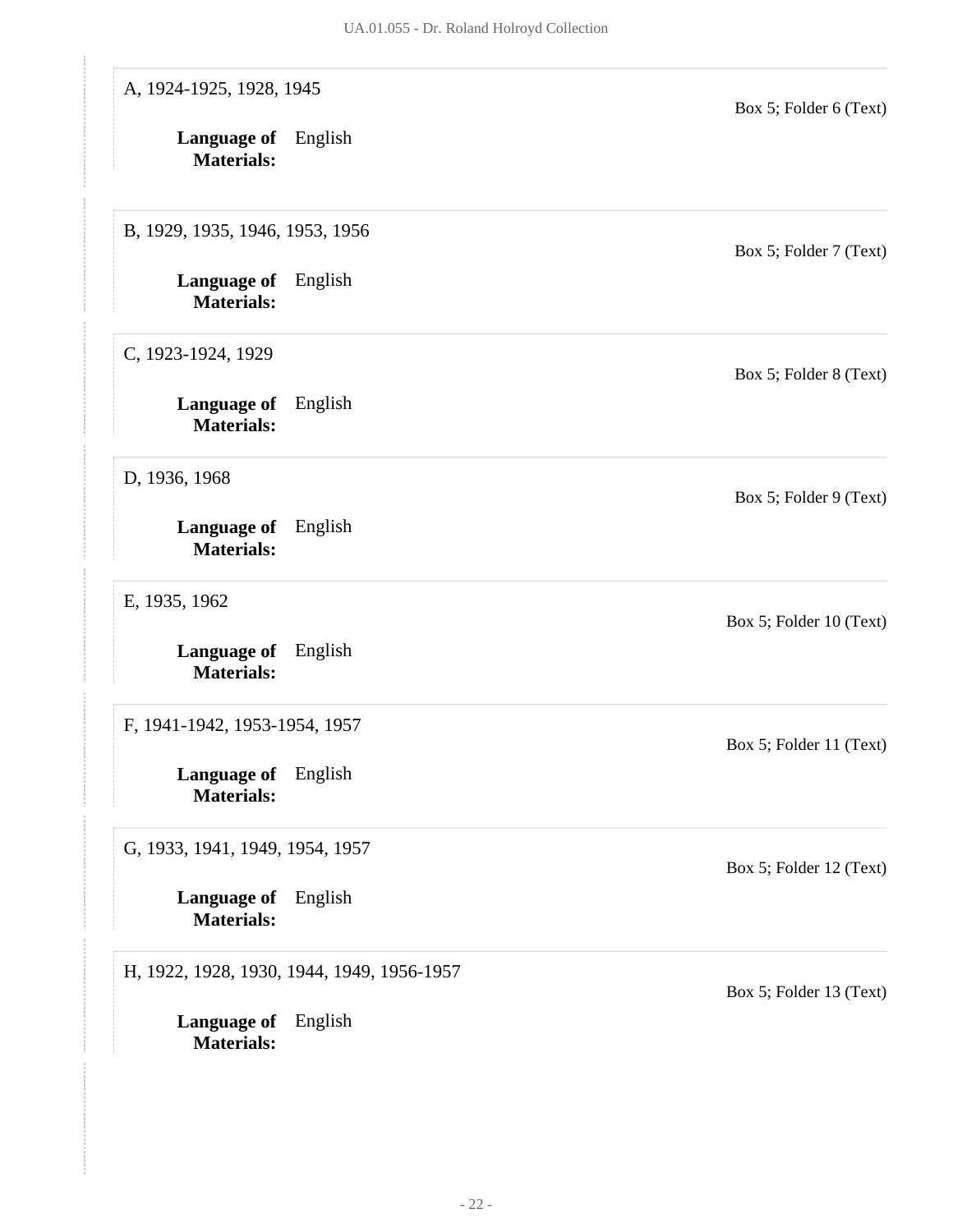| J, 1927, 1929, 1959                             |                                                       | Box 5; Folder 14 (Text) |
|-------------------------------------------------|-------------------------------------------------------|-------------------------|
| <b>Language of</b> English<br><b>Materials:</b> |                                                       |                         |
| K, 1931, 1933-1934, 1953, 1959-1960             |                                                       | Box 5; Folder 15 (Text) |
| <b>Language of</b> English<br><b>Materials:</b> |                                                       |                         |
| L, 1947, 1960                                   |                                                       | Box 5; Folder 16 (Text) |
| <b>Language of</b> English<br><b>Materials:</b> |                                                       |                         |
| M, 1924, 1949                                   |                                                       | Box 5; Folder 17 (Text) |
| Language of English<br><b>Materials:</b>        |                                                       |                         |
| P, 1930, 1943, 1945                             |                                                       | Box 5; Folder 18 (Text) |
| <b>Language of</b><br><b>Materials:</b>         | English                                               |                         |
| R, 1956, 1960                                   |                                                       | Box 5; Folder 19 (Text) |
| Language of English<br><b>Materials:</b>        |                                                       |                         |
|                                                 | S, 1923, 1926-1928, 1937, 1942, 1945-1946, 1954, 1960 | Box 5; Folder 20 (Text) |
| <b>Language of</b> English<br><b>Materials:</b> |                                                       |                         |
| W, 1923-1924, 1926-1927                         |                                                       | Box 5; Folder 21 (Text) |
| <b>Language of</b> English<br><b>Materials:</b> |                                                       |                         |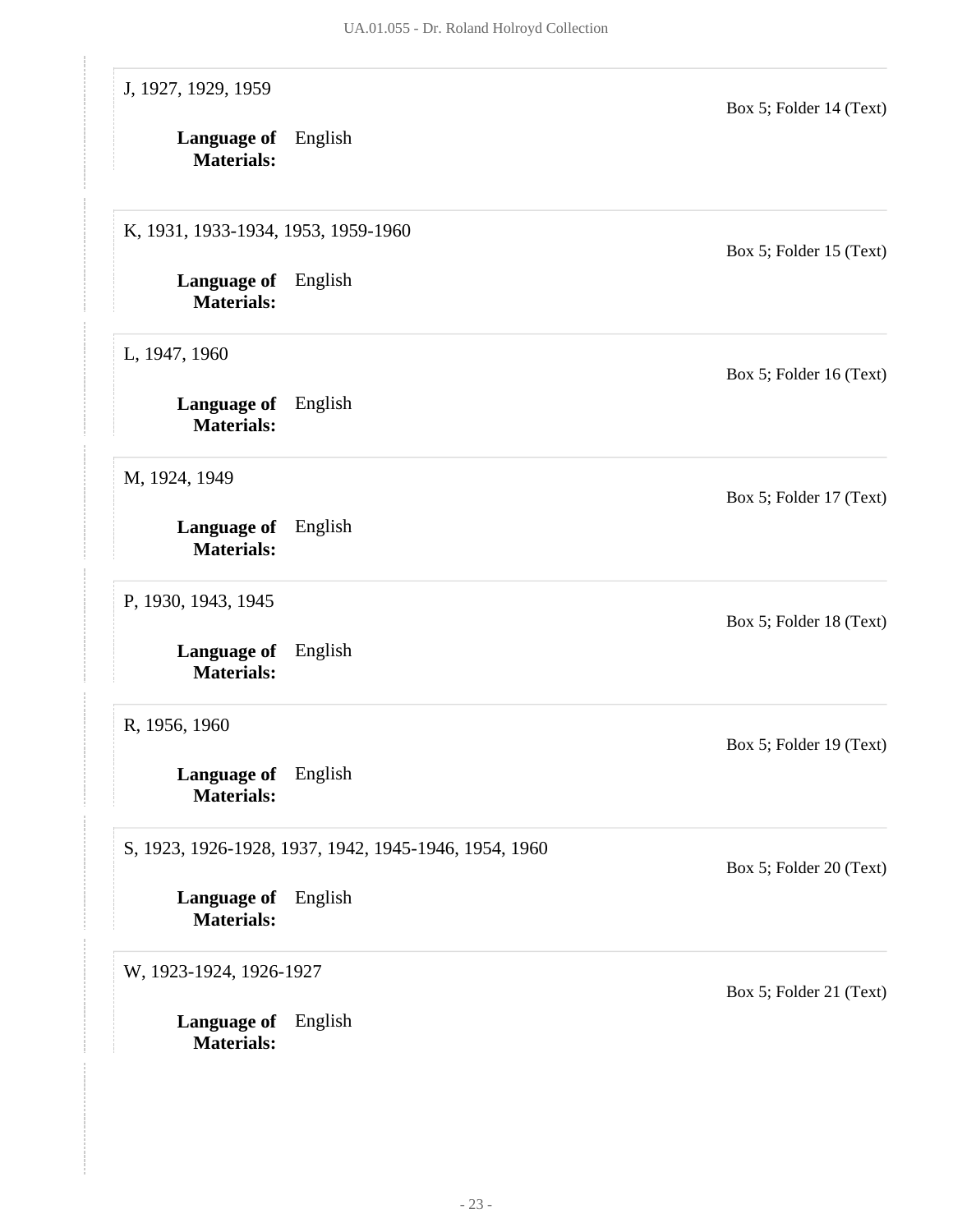| Z, 1953                                         |                                            | Box 5; Folder 22 (Text) |
|-------------------------------------------------|--------------------------------------------|-------------------------|
| <b>Language of</b> English<br><b>Materials:</b> |                                            |                         |
| Alumni Medical Practices, c.1950s               |                                            | Box 5; Folder 23 (Text) |
| <b>Language of</b> English<br><b>Materials:</b> |                                            |                         |
| Certificates, 1923, 1930-1931                   |                                            | Box 5; Folder 24 (Text) |
| <b>Language of</b> English<br><b>Materials:</b> |                                            |                         |
|                                                 | American Genetic Association, Date unknown | Box 5; Folder 25 (Text) |
| Language of English<br><b>Materials:</b>        |                                            |                         |
| Invoices for Microscopes, 1946 - 1948           |                                            | Box 5; Folder 26 (Text) |
| <b>Language of</b><br><b>Materials:</b>         | English                                    |                         |
| Purdue University, 1967                         |                                            | Box 5; Folder 27 (Text) |
| Language of English<br><b>Materials:</b>        |                                            |                         |
| Retirement, 1973                                |                                            | Box 5; Folder 28 (Text) |
| Language of<br><b>Materials:</b>                | English                                    |                         |
| Personal, 1961 - 1966                           |                                            |                         |

<span id="page-24-1"></span><span id="page-24-0"></span>**Language of** English **Materials:**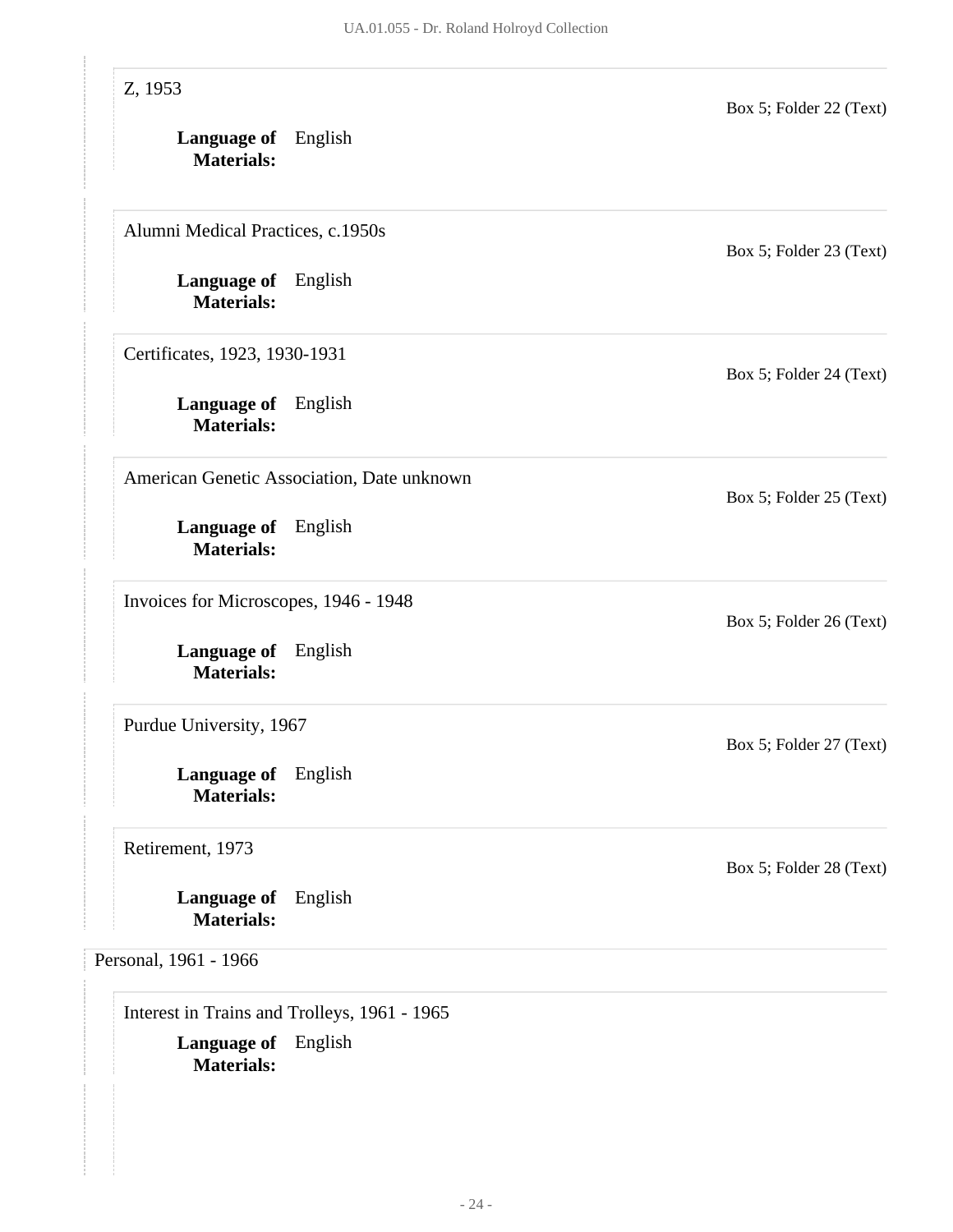<span id="page-25-3"></span><span id="page-25-2"></span><span id="page-25-1"></span><span id="page-25-0"></span>**Language of** English **Materials: Language of** English **Materials: Language of** English **Materials: Language of** English **Materials: Language of** English **Materials: Language of** English **Materials: Language of** English **Materials: Language of** English **Materials:** 1961-1963, 1961 - 1963 Box 5; Folder 29 (Text) 1964-1965, 1964 - 1965 Box 5; Folder 30 (Text) Post Cards, Date unknown Box 5; Folder 31 (Text) Family Material, 1966 Coat of Arms, 1966 Box 5; Folder 32 (mixed materials) Events, 1940 - 1957 Dinners, 1940, 1957 Box 5; Folder 33 (Text) Religious Materials, 1948 - 1969 Spiritual Publications, 1948 - 1969 Box 5; Folder 34 (Text) Prayer Cards, Date unknown Box 5; Folder 35 (Text) Travel, 1966 - 1972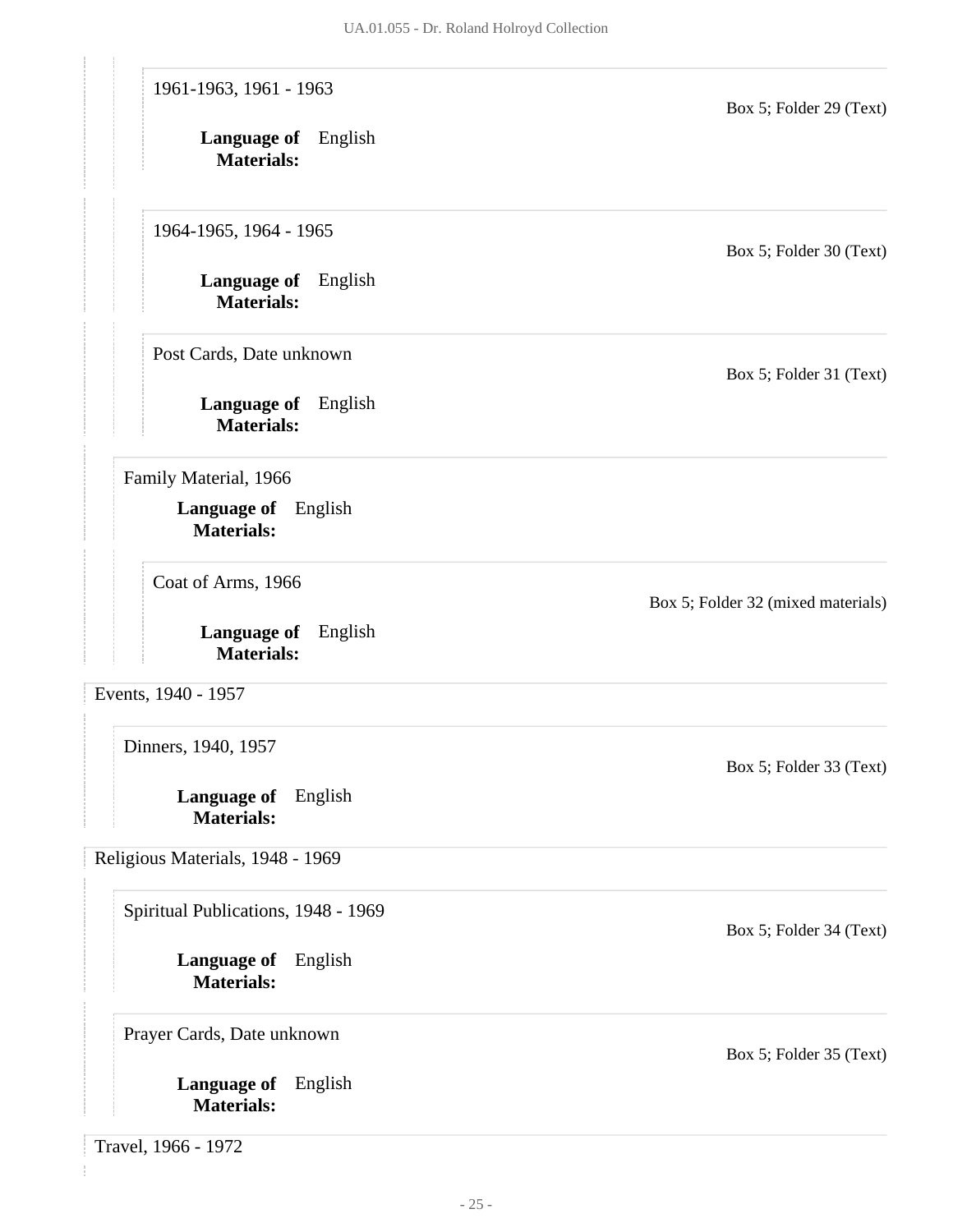<span id="page-26-0"></span>

| Clippings, Date unknown                         |                                                    | Box 5; Folder 36 (Text)              |
|-------------------------------------------------|----------------------------------------------------|--------------------------------------|
| Language of English<br><b>Materials:</b>        |                                                    |                                      |
| Post Cards, Date unknown                        |                                                    | Box 5; Folder 37 (Text)              |
| <b>Language of</b> English<br><b>Materials:</b> |                                                    |                                      |
| Souvenirs - S.S. Santa Paula Menu, 1966         |                                                    | Box 5; Folder 38 (Text)              |
| <b>Language of</b> English<br><b>Materials:</b> |                                                    |                                      |
|                                                 | Souvenirs - "The Universe" English Newspaper, 1972 | Box 5; Folder 39 (Text)              |
| Language of English<br><b>Materials:</b>        |                                                    |                                      |
| Photographs, 1935 - 1981                        |                                                    |                                      |
|                                                 | Botanical Society, Morris Arboretum, 1935          | Box 5; Folder 40 (Graphic Materials) |
| <b>Language of</b> English<br><b>Materials:</b> |                                                    |                                      |
| Dr. Theodore Berry, 1945                        |                                                    | Box 5; Folder 41 (Graphic Materials) |
| Language of<br><b>Materials:</b>                | English                                            |                                      |
|                                                 | "Mister Joseph Mehan with Bob Drennen ('74)", 1974 | Box 5; Folder 42 (Graphic Materials) |
| Language of<br><b>Materials:</b>                | English                                            |                                      |
| Holroyd, 1981                                   |                                                    | Box 5; Folder 43 (Graphic Materials) |
| <b>Language of</b><br><b>Materials:</b>         | English                                            |                                      |